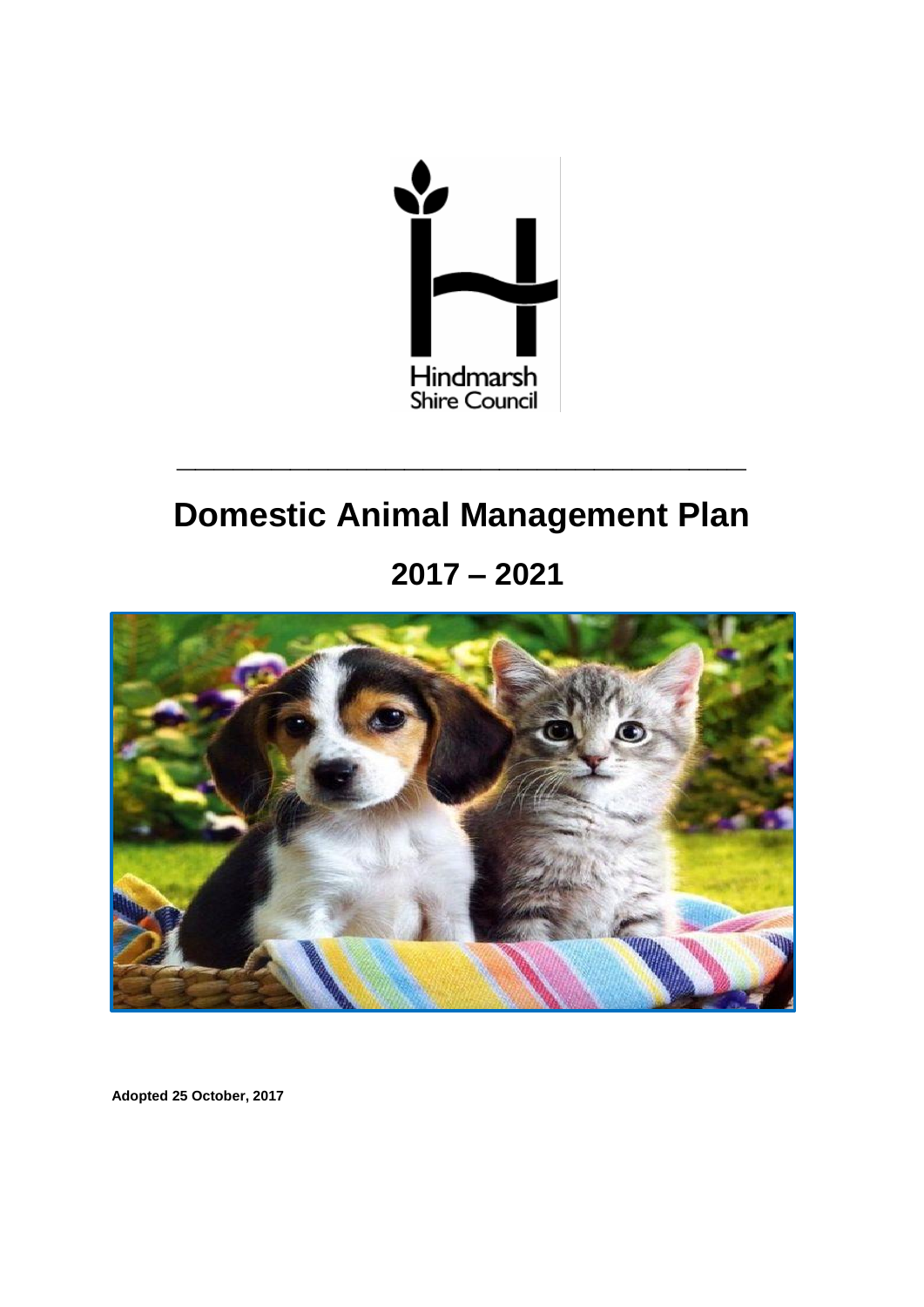

| 1.   |                                                     |
|------|-----------------------------------------------------|
| 1.1  |                                                     |
| 1.2  |                                                     |
| 1.3  |                                                     |
| 1.4  |                                                     |
|      | 2. Animal Management at the Hindmarsh Shire Council |
| 2.1  |                                                     |
| 2.2  |                                                     |
|      |                                                     |
| 3.1  |                                                     |
| 3.2  |                                                     |
| 3.3  |                                                     |
|      |                                                     |
| 4.1  |                                                     |
| 4.2  |                                                     |
| 4.3  |                                                     |
| 4.4  |                                                     |
| 4.5  |                                                     |
| 4.6  |                                                     |
| 4.7  |                                                     |
| 4.8  |                                                     |
| 4.9  |                                                     |
| 4.10 |                                                     |
| 4.11 |                                                     |
| 4.13 |                                                     |
| 5    |                                                     |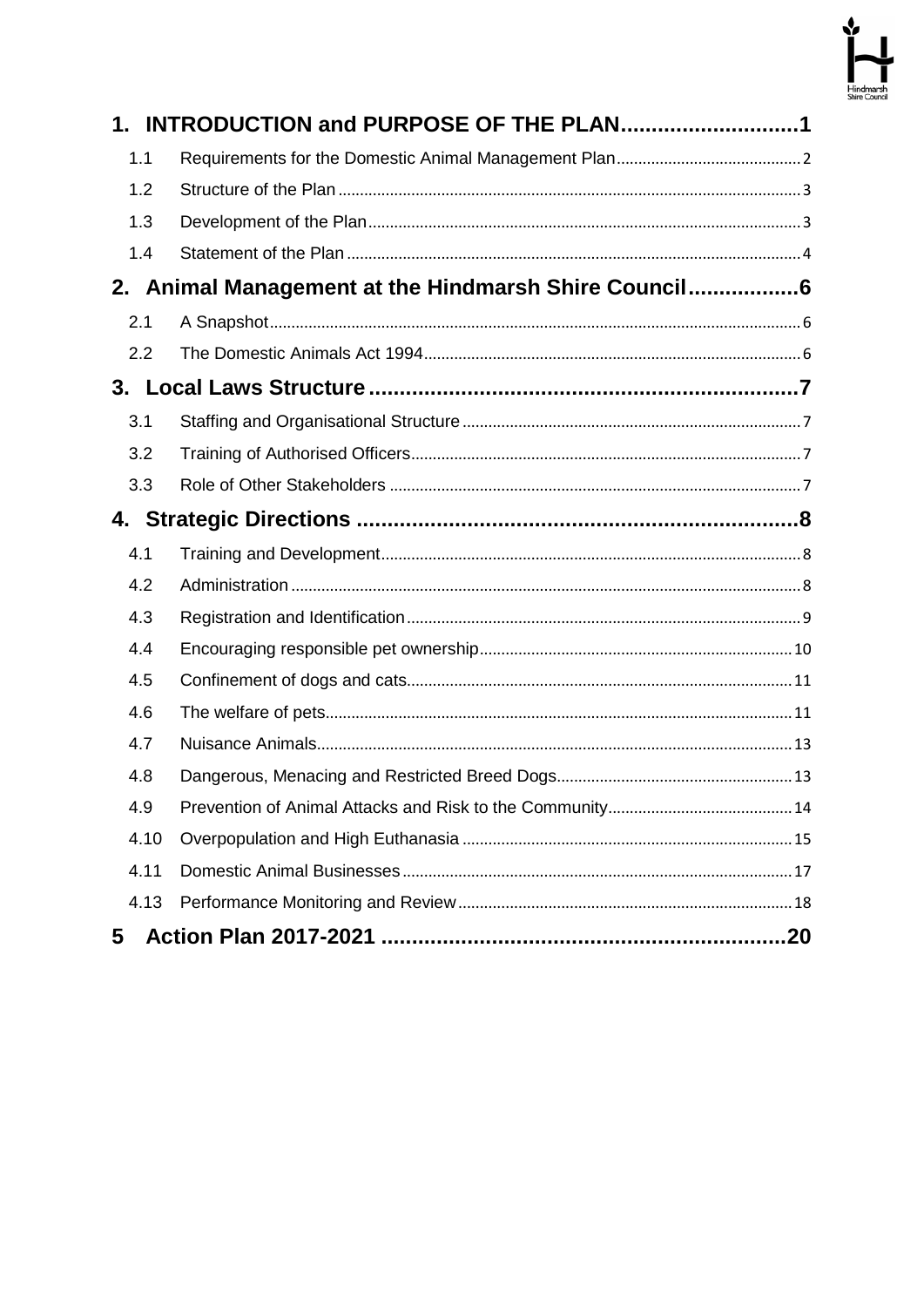

# <span id="page-2-0"></span>**1. INTRODUCTION and PURPOSE OF THE PLAN**

Under Section 68A of the *Domestic Animals Act* (1994), every Council in Victoria must prepare a Domestic Animal Management Plan every four years in consultation with the Secretary of the Department of Environment and Primary Industries.

The purpose of the Domestic Animal Management Plan (the Plan) is to provide the Hindmarsh Shire Council with a strategic framework that delivers policy direction and action plans for animal management over the next four years.

The preparation of the Plan follows a requirement that all Victorian councils have a four year plan in place for the management of dogs and cats within their area.

The Plan integrates the developing expertise in domestic animal management with Council's own investigations to produce a program of action to be undertaken over the next four years (2017 – 2021). Relevant issues include those prescribed under relevant legislation and local laws as well as the generally understood notion of responsible pet ownership.

The Plan is confined to Council's management of dogs and cats under the DAA.

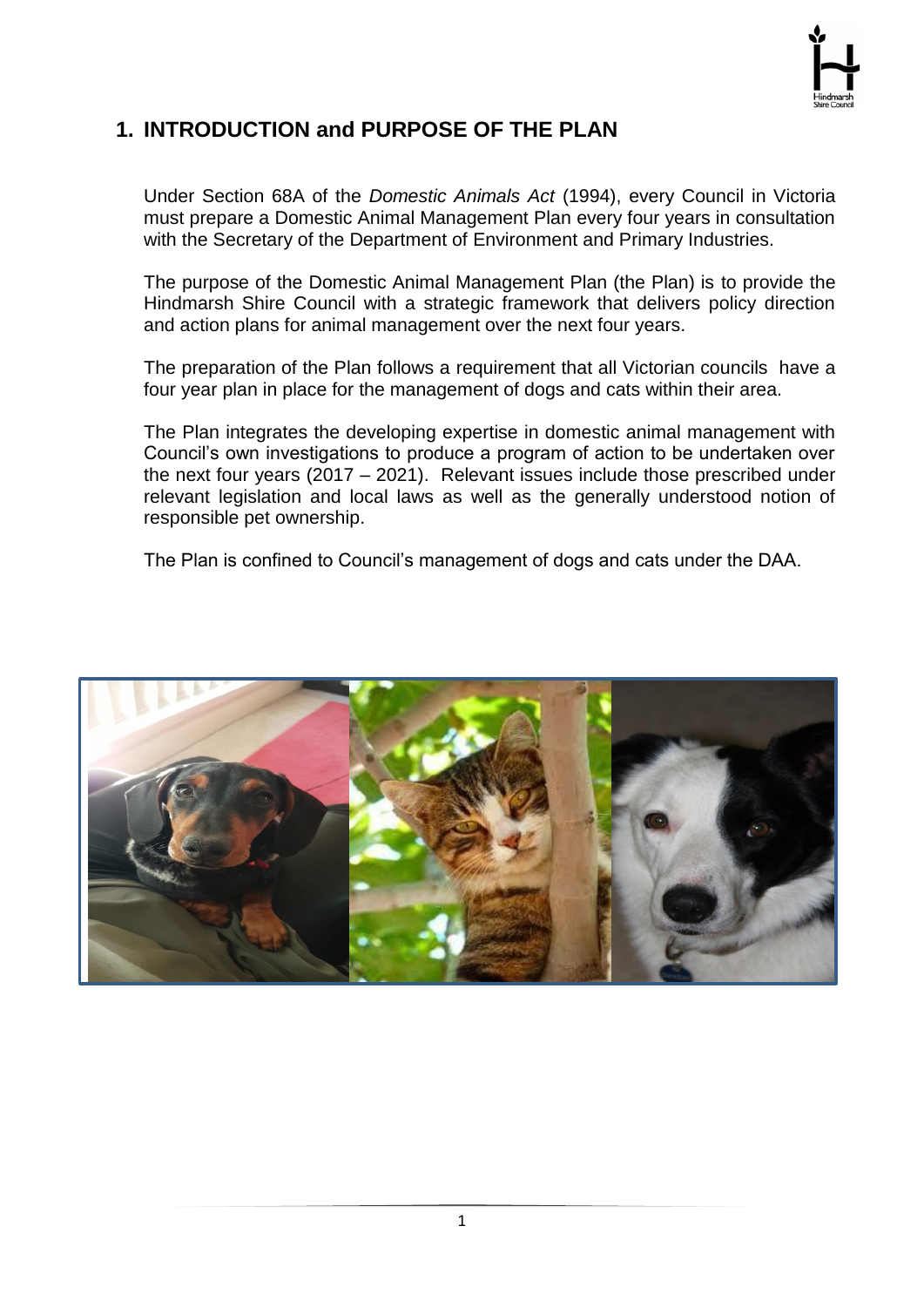

# <span id="page-3-0"></span>**1.1 Requirements for the Domestic Animal Management Plan**

Under *Section 68A* of the *Domestic Animals Act*, every Council must prepare a domestic animal management plan

#### **68A Councils to prepare domestic animal management plans**

- (1) Every Council must, in consultation with the Secretary, prepare at 4 year intervals a domestic animal management plan.
- (2) A domestic animal management plan prepared by a Council must
	- (a) set out a method for evaluating whether the animal control services provided by the Council in its municipal district are adequate to give effect to the requirements of this Act and the regulations; and
	- (b) outline programs for the training of authorised officers to ensure that they can properly administer and enforce the requirements of this Act in the Council's municipal district; and
	- (c) outline programs, services and strategies which the Council intends to pursue in its municipal district –
		- (i) to promote and encourage the responsible ownership of dogs and cats; and
		- (ii) to ensure that people comply with this Act, the regulations and any related legislation; and
		- (iii) to minimise the risk of attacks by dogs on people and animals; and
		- (iv) to address any over-population and high euthanasia rates for dogs and cat; and
		- (v) to encourage the registration and identification of dogs and cats; and
		- (vi) to minimise the potential for dogs and cats to create a nuisance; and
		- (vii) to effectively identify all dangerous dogs, menacing; dogs and restricted breed dogs in that district and to ensure that those dogs are kept in compliance with this Act and the regulations; and
	- (d) provide for the review of existing orders made under this Act and local laws that relate to the Council's municipal district with a view to determining whether further orders or local laws dealing with the management of dogs and cats in the municipal district are desirable; and
	- (e) provide for the review of any other matters related to the management of dogs and cats in the Council's municipal district that it thinks necessary; and
	- (f) provide for the periodic evaluation of any program, service, strategy or review outlined under the plan.
- (3) Every Council must
	- (a) review its domestic animal management plan annually and, if appropriate, amend the plan; and
	- (b) provide the Secretary with a copy of the plan and any amendment to the plan; and
	- (c) publish an evaluation of its implementation of the plan in its annual report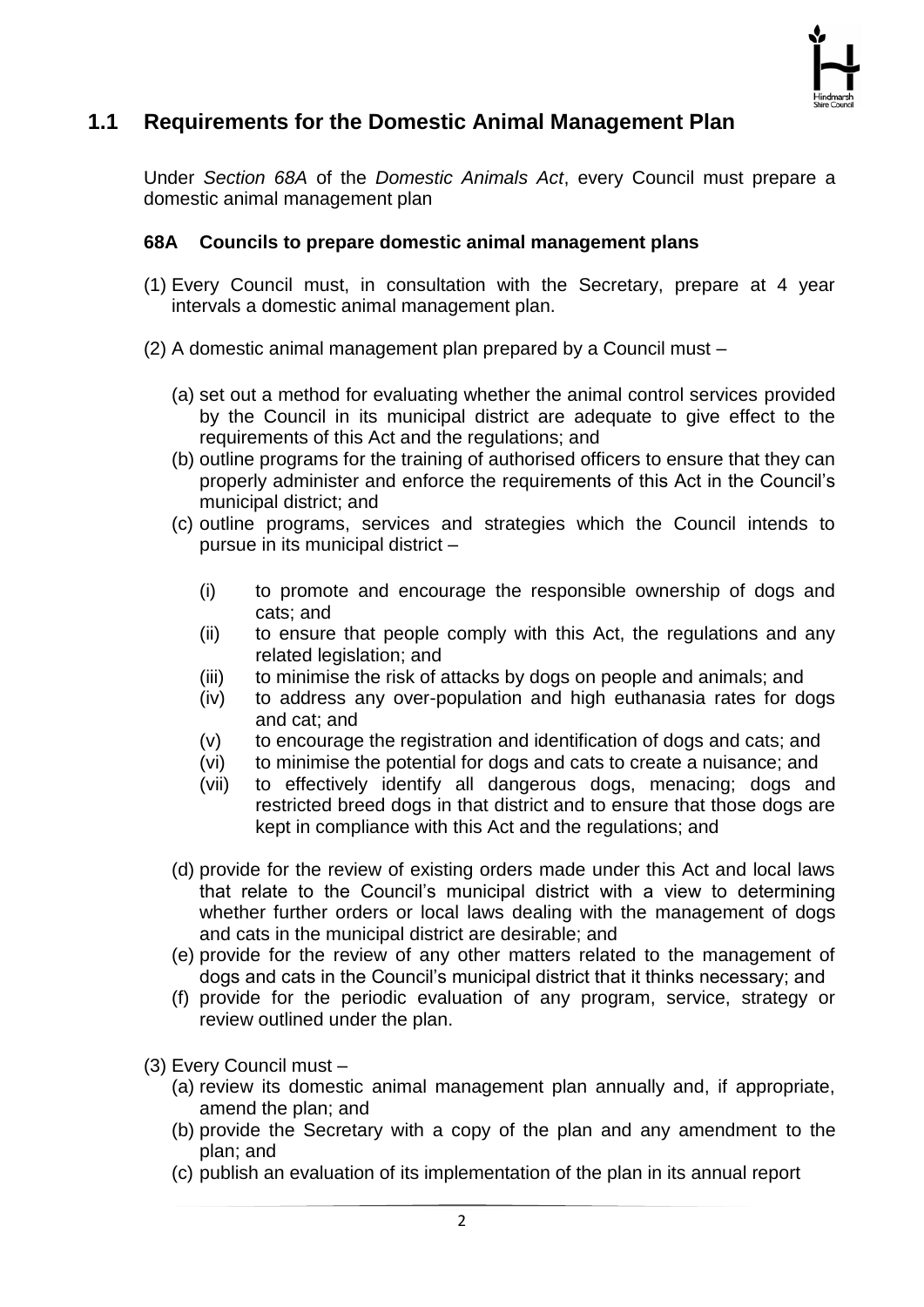# <span id="page-4-0"></span>**1.2 Structure of the Plan**

The overarching objectives of this Plan will be to:

- 1. Increase the enjoyment people receive from their pets;
- 2. Reduce the incidence of problems within the community related to pets being a nuisance or causing injury to people or other animals; and
- 3. Contribute to improving the health and wellbeing of pets;

These objectives will be achieved through this Plan by:

- 1. Providing the community, with a clear understanding of Council's expectations of pet owners;
- 2. Reinforcing to the community Council's commitment to improving standards associated with pet ownership; and
- 3. Clearly describing to the community the role and actions Council will take to improve the level of responsible pet ownership throughout Hindmarsh Shire Council.

Outcomes that will contribute to achieving the above objectives include:

- 1. Increasing the skills and resources available to Council officers;
- 2. Increasing dog and cat registration levels;
- 3. Decreasing the incidence of dogs at large and nuisance behaviour;
- 4. Actively managing dangerous, restricted breed and menacing dogs;
- 5. Decreasing the incidence of dog attacks;
- 6. Decreasing euthanasia rates and impacts associated with overpopulation of cats; and
- 7. Ensuring the operation of Domestic Animal Businesses dealing with domestic animals are in accordance with the applicable laws and Codes of Practice.

## <span id="page-4-1"></span>**1.3 Development of the Plan**

The Domestic Animal Management Plan 2013 – 2017 was developed following the initial work in 2007 and updates the objectives Council considers more relevant for the period of the Plan. This plan, 2017-2021 strives to continue the work by building on the 2013-2017 plan.

Local Laws Officers of the Councils listed below have formed the Animal Network Group which will provide a forum to discuss animal management issues and encourage networking to improve the transfer of information and knowledge.

- Hindmarsh Shire Council:
- Horsham Rural City Council:
- West Wimmera Shire Council; and
- Yarriambiack Shire Council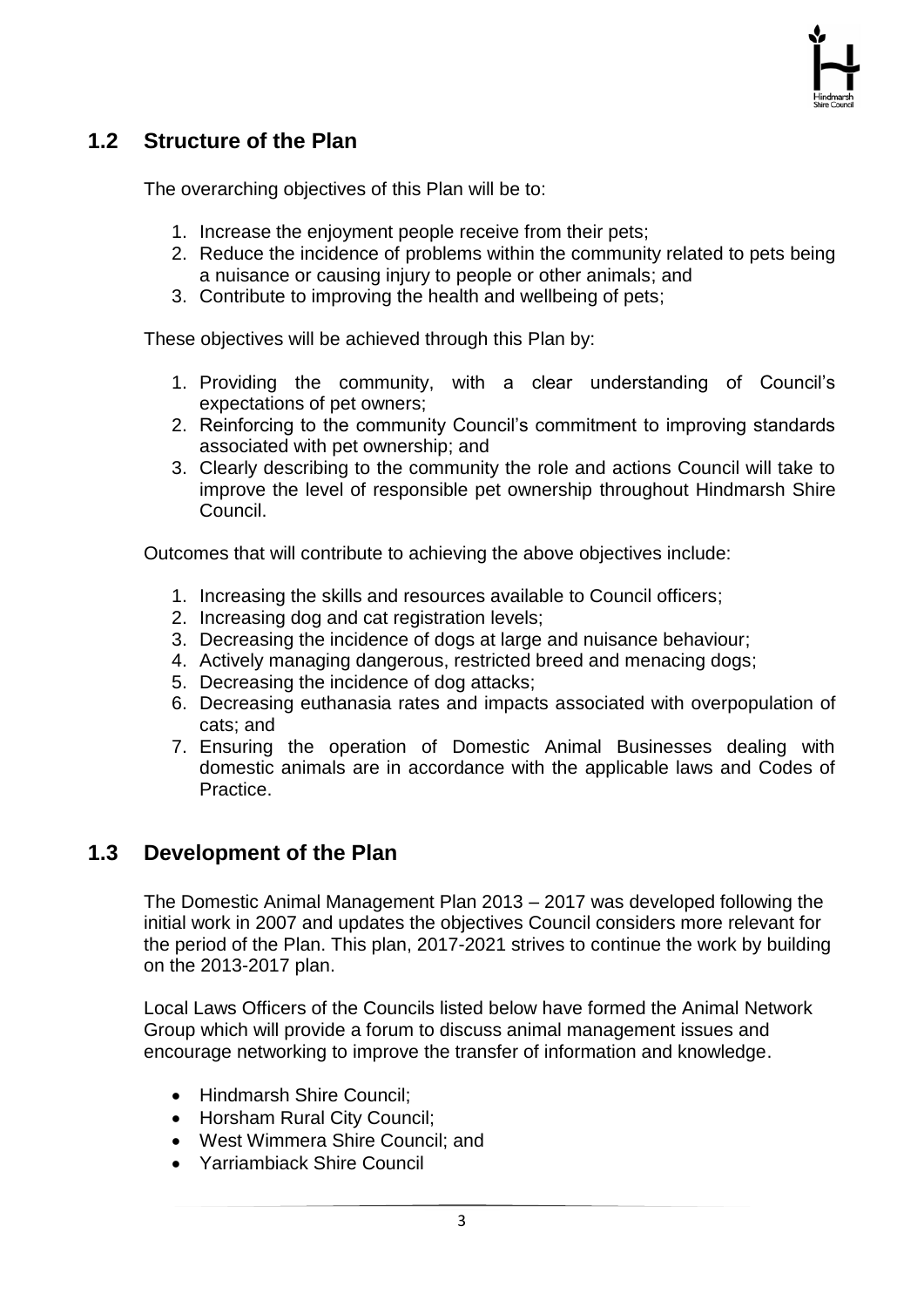

These Officers work closely to discuss animal management issues and encourage networking to improve the transfer of animal information and knowledge.

<span id="page-5-0"></span>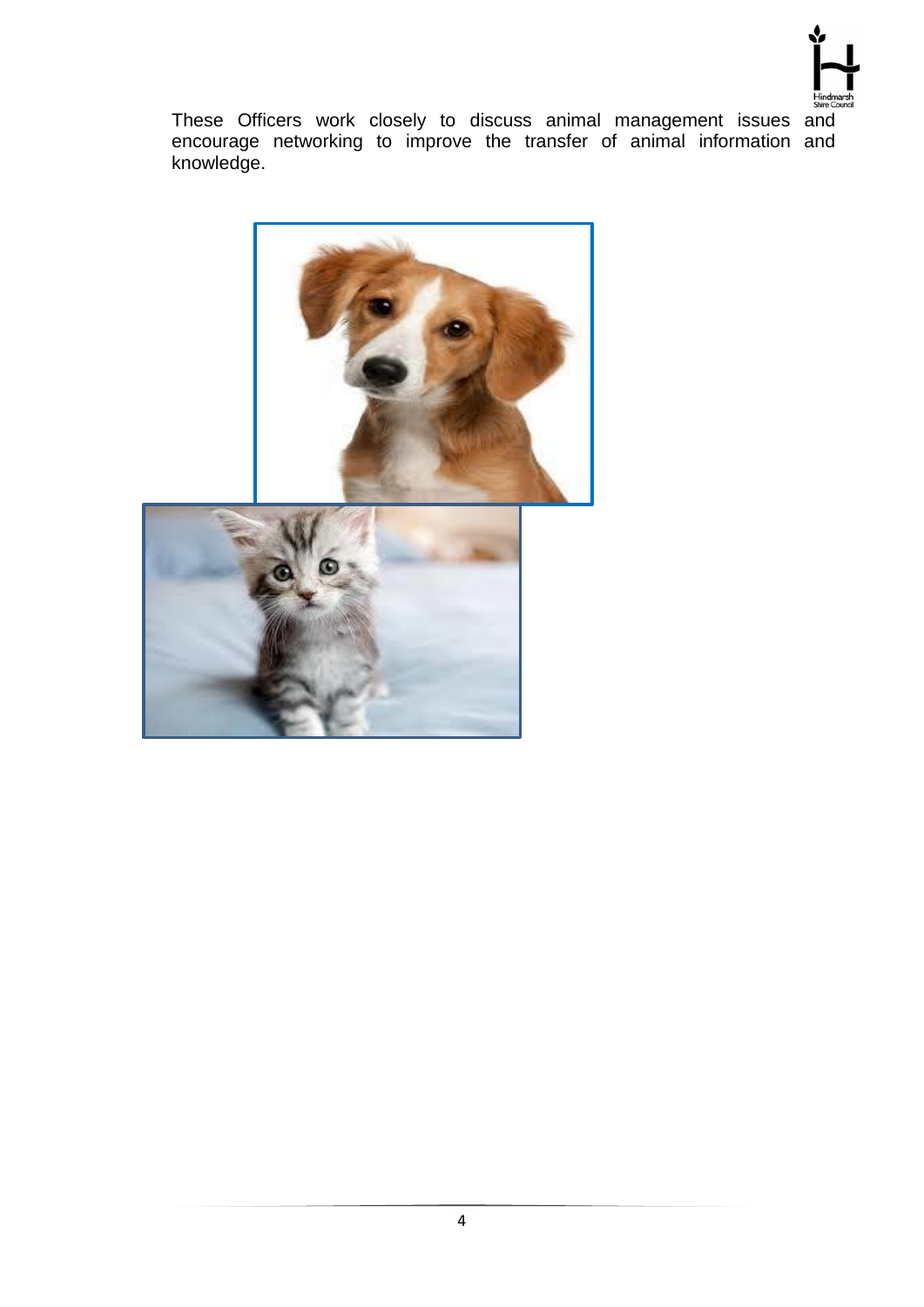# **1.4 Statement of the Plan**



1.4.1 Our GOALS for animal management are:

- To protect people and animals (pets, livestock, wildlife) from attack by dogs and cats;
- To create an environment where people and pets can peacefully co-exist within the community;
- To promote the welfare of companion animals; and
- To inform and educate the community about the needs of companion animals and promote responsible pet ownership.
- 1.4.2 KEY ISSUES for the delivery of animal management services in the Shire of Hindmarsh are:
	- High number of unregistered dogs and cats (presently 60% dogs & 85% cats);
	- Dogs wandering at large and attacks on livestock;
	- Cats, both feral and nuisance;
	- Limited resources compared to metropolitan councils; and
	- The large size of the Shire compared to more populated councils.
- 1.4.3 The Plan is based on the following priorities or STRATEGIC DIRECTIONS for the delivery of Council's animal management services:
	- Animal Management Officer training and development;
	- Responsible pet ownership;
	- Compliance and enforcement;
	- Registration and Identification;
	- Confinement of dogs and cats;
	- Prevention of animal attacks and risk to the community;
	- Animal welfare: and
	- Domestic animal businesses e.g. commercial seller/breeder.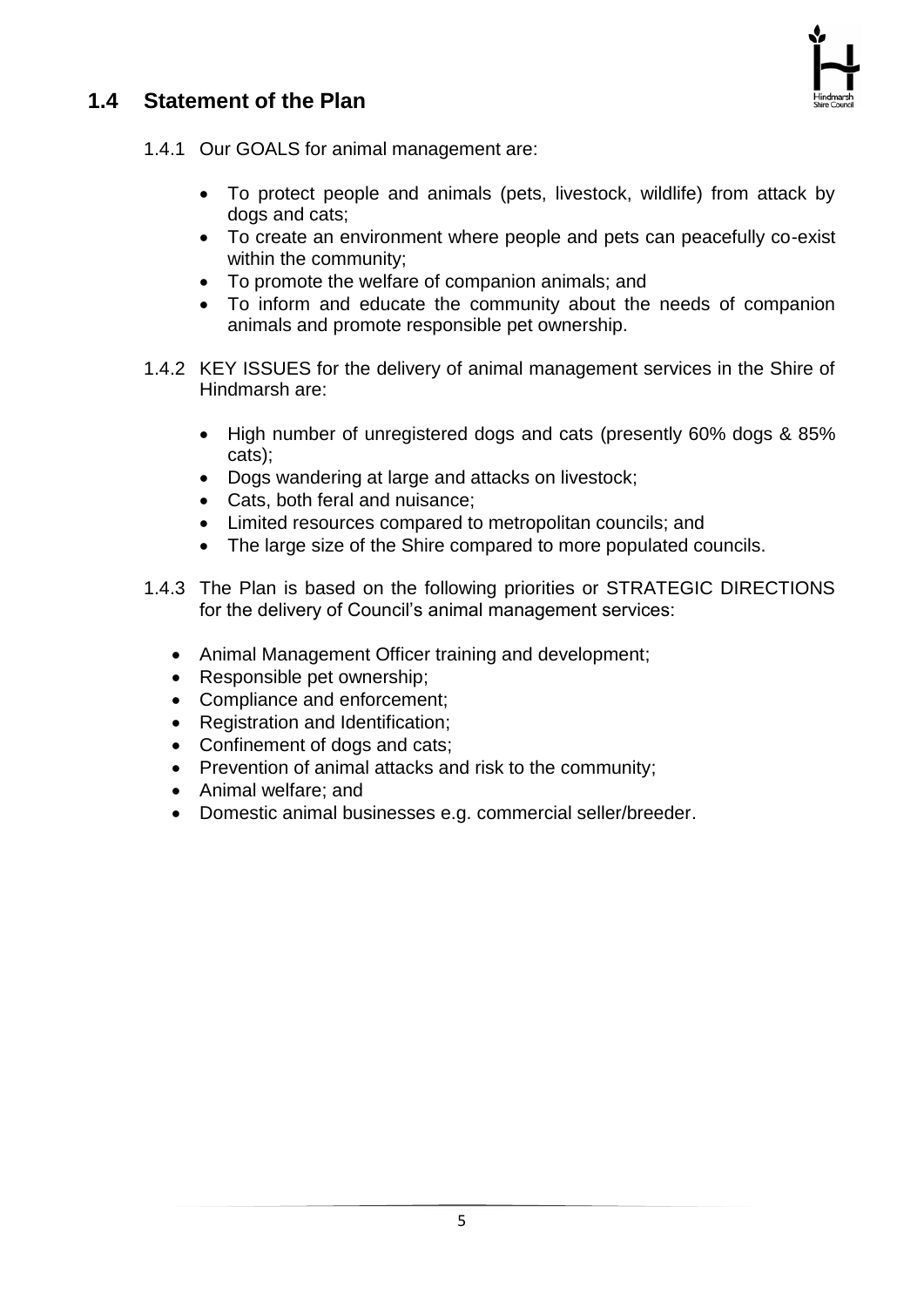

# <span id="page-7-1"></span><span id="page-7-0"></span>**2. Animal Management at the Hindmarsh Shire Council**

## **2.1 A Snapshot**

Hindmarsh Shire is located in the Wimmera and covers an area of 7,527 square kilometres. The shire shares its boundaries with West Wimmera Shire Council, Yarriambiack Shire Council, Horsham Rural City Council and Mildura Rural City Council.

Some key features of the Shire are Lake Hindmarsh, Lake Albacutya, Little Desert National Park, Big Desert National Park and the Wimmera River.

The Shire comprises 7,527 square kilometres, a population of 5,721 with 88.6% living in the towns of Dimboola, Jeparit, Nhill and Rainbow. There are 5,168 rateable properties for 2016-17.

In  $2015/16$  1,770 animals were registered  $-1,289$  dogs and 481 cats In 2016/17  $\,$  1.591 animals were registered  $-$  1.151 dogs and 440 cats

#### <span id="page-7-2"></span>**2.2 The Domestic Animals Act 1994**

Council is responsible for implementing the Act, which has been in operation now for well over a decade. It replaced the former Dog Act. Its introduction heralded a new era in animal control with cats included for the first time in animal control, tougher penalties for dangerous dogs, clearer nuisance provisions and a greater emphasis on prevention.

The purpose of the Domestic Animals Act (DAA) is to promote animal welfare, the responsible ownership of dogs and cats and the protection of the environment by providing for:

- A scheme to protect the community and the environment from feral and nuisance dogs and cats;
- A registration and identification scheme for dogs and cats which recognises and promotes responsible ownership;
- The identification and control of dangerous dogs;
- A registration scheme for domestic animal businesses which promotes the maintenance of standards of those businesses;
- Matters related to the boarding of dogs and cats;
- Payments to the Treasurer from fees received by Councils under this Act; and
- Other related matters.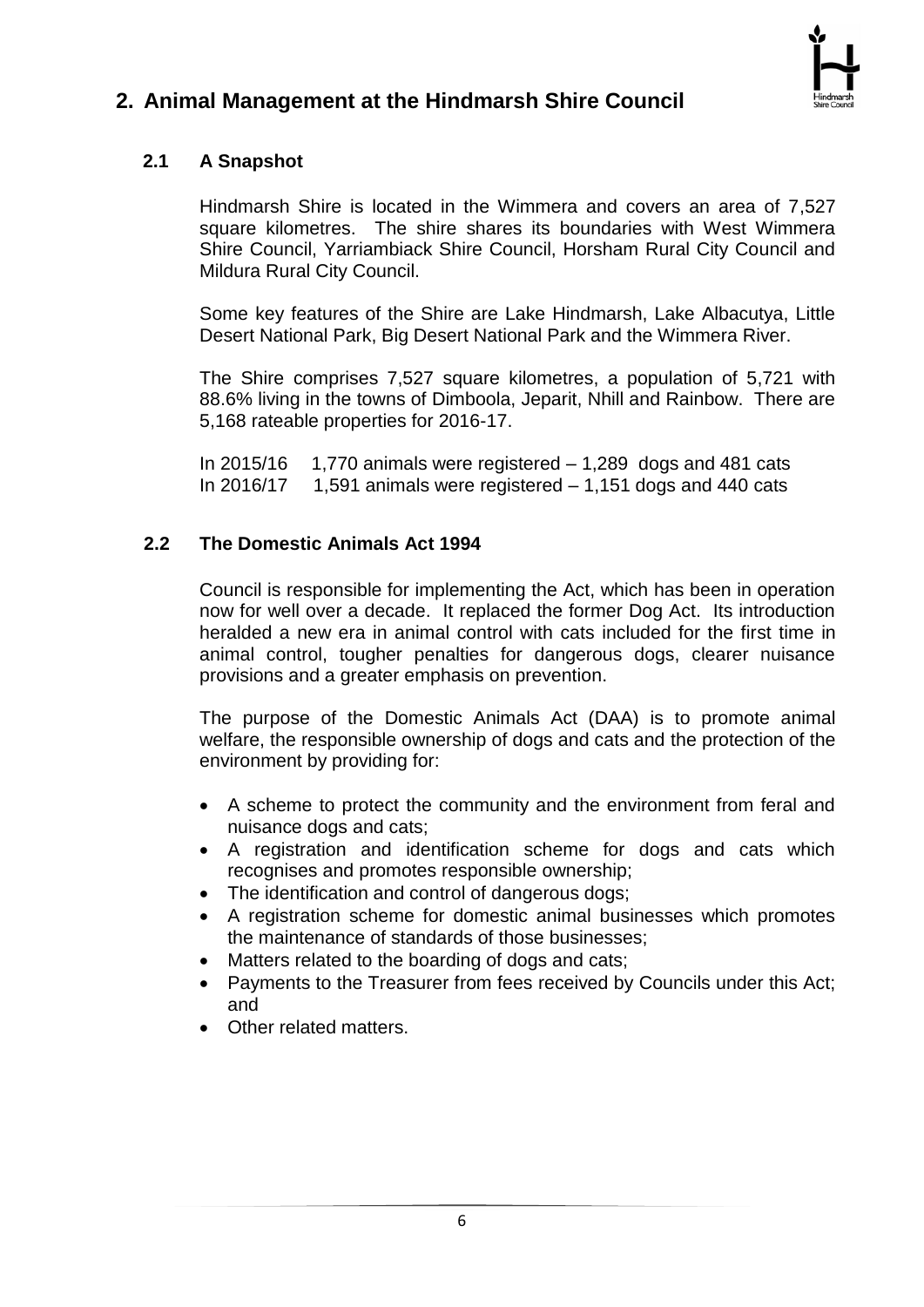## <span id="page-8-1"></span><span id="page-8-0"></span>**3. Local Laws Structure**

#### **3.1 Staffing and Organisational Structure**

Council currently has one (full time equivalent) animal management officer and one relieving equivalent plus two back up equivalent Animal Management staff.

Council operates its own out of hours and animal management facility.

#### <span id="page-8-2"></span>**3.2 Training of Authorised Officers**

Local Laws Officers undertake training to ensure they comply with all requirements as per their position description.

Council also ensures that staff involved in animal management have the knowledge and skills necessary to safely and effectively carry out their work.

#### <span id="page-8-3"></span>**3.3 Role of Other Stakeholders**

The Department of Economic Development, Jobs, Transport and Resources (DEDJTR) has a range of responsibilities associated with the administration and enforcement of provisions of the Act. It also undertakes or facilitates research and educational programs relating to dog and cat management.

**Veterinarians** are an important point of contact, especially in a pet's early years. They have an important role to play in maintaining the health of pets and educating pet owners. The Shire has one veterinarian visit in Nhill on Friday each week from Warracknabeal.

**Domestic Animal Businesses** including breeders, veterinary behaviourists, private dog trainers, dog walkers, kennels and catteries and pet shops are important stakeholders in providing services to dog owners that may assist them to be responsible pet owners. Council has one registered Domestic Animal Business.

The **local media** can assist Council with media coverage to promote responsible pet ownership.

**Neighbouring councils** have common animal management interests and issues. Council will consider ways of extending the responsible pet ownership message more efficiently and effectively through increased dialogue and collaboration.

**Pet owners** themselves have a role to play in:

- choosing an appropriate pet to suit their lifestyle;
- training and socialising their dog; and
- adhering to Council requirements.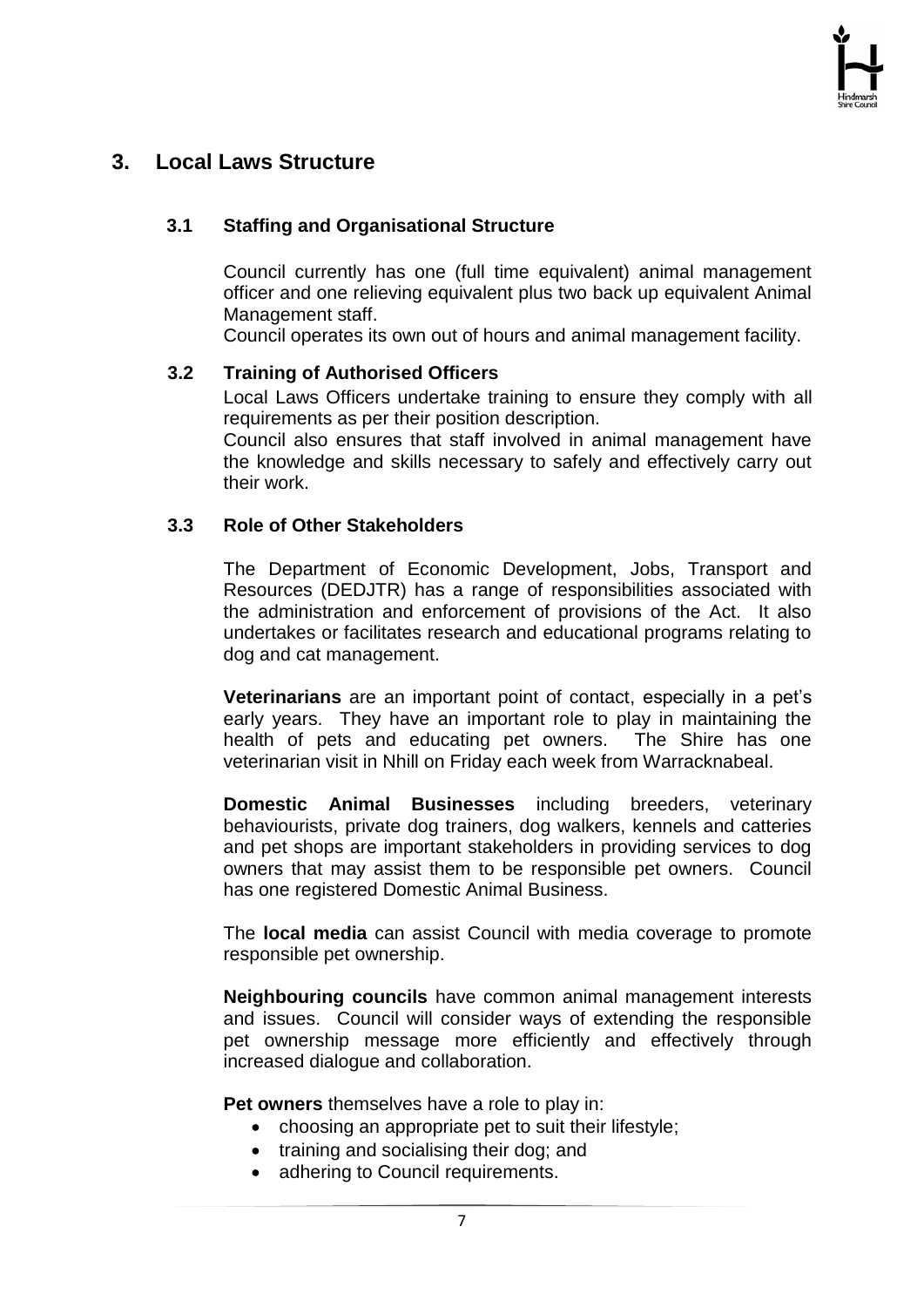## <span id="page-9-1"></span><span id="page-9-0"></span>**4. Strategic Directions**

#### **4.1 Training and Development**

#### **Objective**

Ensure that all staff involved in animal management have the knowledge and skills necessary to carry out their work.

#### **Discussion**

All Local Laws Officers to receive ongoing on the job training.

All Local Laws Officers will be encouraged to have or attain the Certificate IV in Animal Control and Welfare.

Council will encourage officers to undergo further study to obtain higher qualifications in animal management and welfare.

Officers will attend seminars and information sessions arranged by the Bureau of Animal Welfare.

Officers will attend training courses in handling dangerous animals, safe handling of firearms and if possible to be accredited to microchip animals.

The annual review of this Plan will include a skills audit to identify any gaps in the skills available within the animal management team.

Council will ensure that annual performance reviews include a review of the staff members' skills and training undertaken in the last year.

Council will encourage the group of four councils to operate as an information sharing network.

#### <span id="page-9-2"></span>**4.2 Administration**

#### **Objective**

To provide the necessary administrative arrangements to implement actions identified in the Action Plan.

#### **Discussion**

Information is readily available on responsible pet ownership on Council's website and at Customer Service Offices.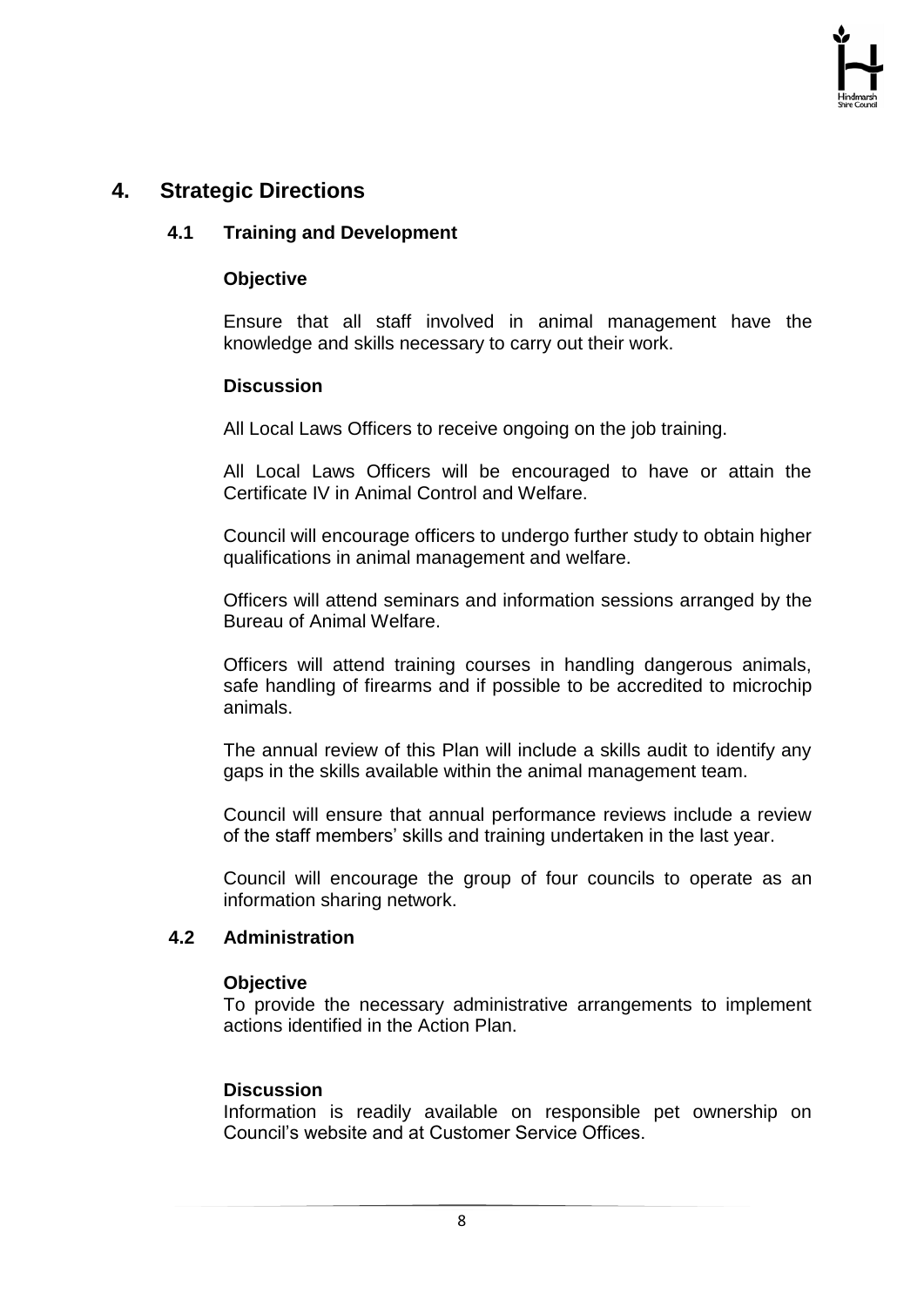

#### <span id="page-10-0"></span>**4.3 Registration and Identification**

#### **Objective**

 Endeavour to have all dogs and cats, identified and registered

#### **Discussion**

Estimates suggest that in 2015/2016 between

30% - 50% of dogs in Hindmarsh Shire Council were not registered and in the order of 50% - 70% of cats were not registered.

Cat registration rates are well below that of dog registrations and feral cats are frequently seized and euthanized.

Registration and identification are considered to be a core task for animal management. It is the basis for distinguishing between owned and unowned animals, returning lost pets to their owners, identifying offending animals etc.

All newly registered dogs and cats now need to be microchipped before they can be registered. Council recognises that this is difficult in isolated areas with few veterinarians.

Hindmarsh Shire Council's current identification and registration activities include:

- 1. Publishing regular articles in Council's community newsletter and social media promoting the need for residents to register their pet(s) and to keep pet(s) contained to their property;
- 2. Increased application of Penalty Infringement Notices to owners of unregistered dogs and cats;
- 3. Providing a 'free ride home' for registered dogs found wandering and not causing a nuisance provided it is not a repeat offence or an ongoing concern;
- 4. Conducting inspection audits to identify where unregistered pets are located; and
- 5. Issue 'Pet registration warning notices' to residents identified as owning unregistered pets as a result of routine operations.

Registration and identification of pets are fundamental elements of responsible pet ownership and central to Council services. The ability to accurately identify a pet contributes to the prompt return of lost or wandering pets and ensures owners are held accountable for damage or offences involving their pets. Registration remains a priority and Council will continue to reward owners of registered pets, via the free ride strategy, while applying various other strategies to encourage the registration of unregistered pets.

9

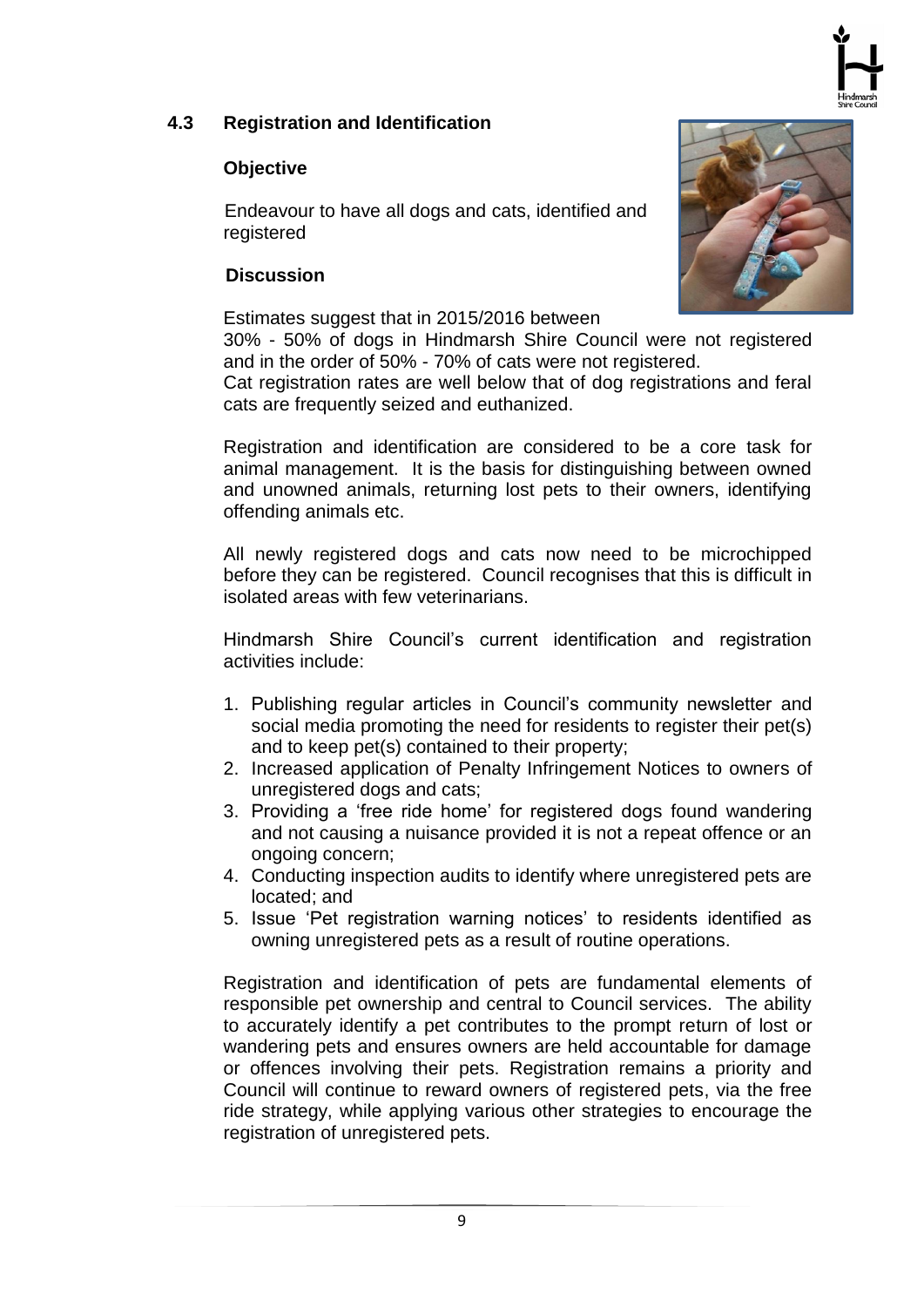

#### <span id="page-11-0"></span>**4.4 Encouraging responsible pet ownership**

#### **Objective**

Implement appropriate community education programs in responsible pet ownership.

#### **Discussion**

The Department of Economic Development, Jobs, Transport and Resources (DEDJTR) operates education programs and activities on a state-wide basis.

Each primary school in Victoria is entitled to a free annual visit from a trained Pet Educator. They educate the children on issues such as choosing an appropriate pet for the family, pet health and welfare and the importance of registration. Particular attention is also given to recognising the warning signs given by dogs, the correct way to approach a dog, and what to do if approached by an aggressive dog.

Council will annually provide information packs to all educational facilities and community groups to encourage the education of Responsible Pet Ownership for Children, which will focus on the following priorities:

- Registration and microchipping of dogs and cats;
- Desexing of dogs and cats; and
- Confinement of dogs and cats.

Council will annually undertake regular doorknocks to identify unregistered dogs and cats.

Council will hold annual microchipping days on a rotational basis throughout the Shire and seek to obtain as much publicity as possible both before and after the event as a way to extend the message.

Council will ensure DEDJTR brochures on responsible pet ownership are appropriately distributed.

<span id="page-11-1"></span>The Animal Network Group will consider regional approaches to education in responsible pet ownership.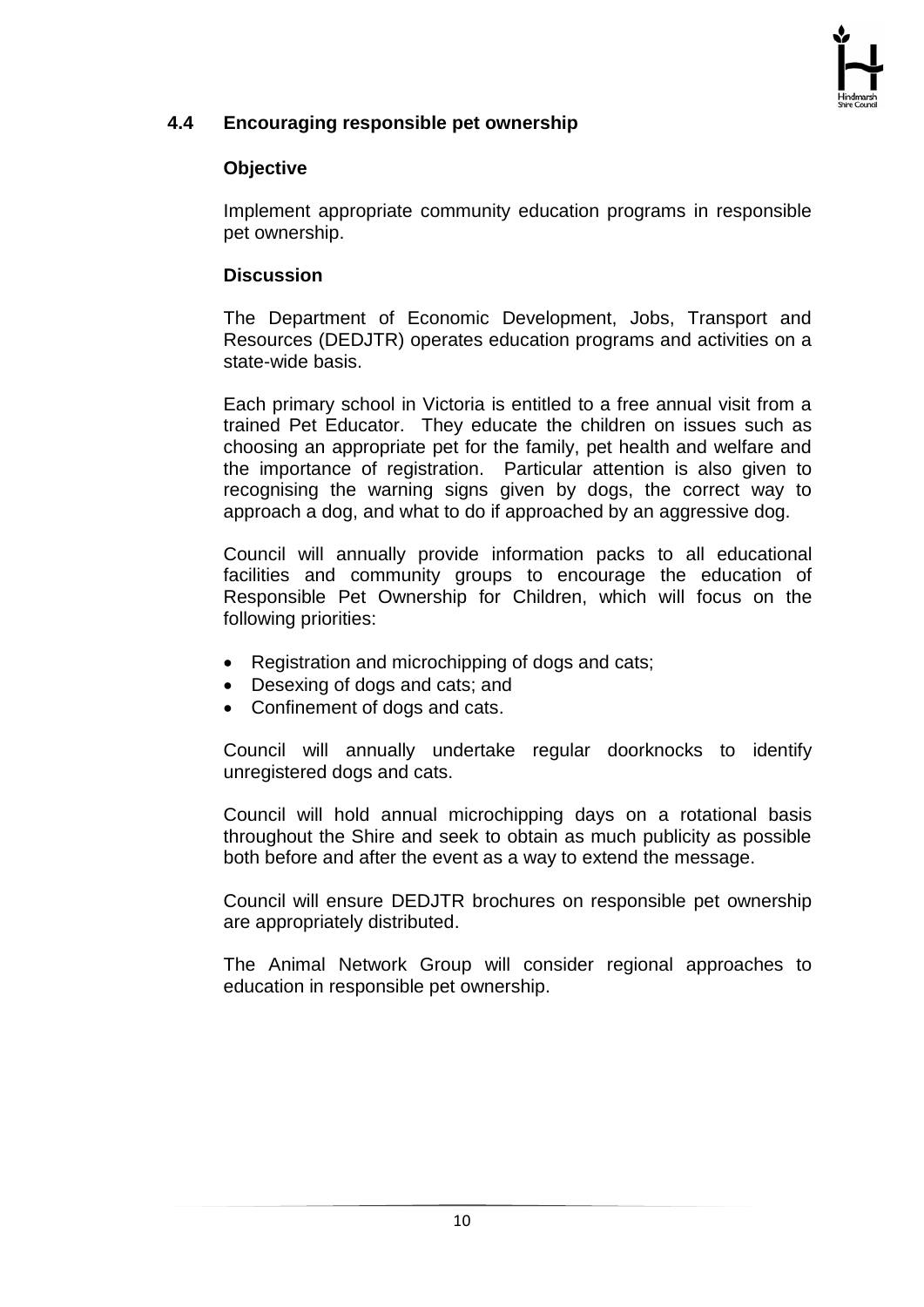#### **4.5 Confinement of dogs and cats**

#### **Objective**

Ensure dogs are confined to their property Encourage cats to be confined to their property

#### **Discussion**



Confinement of dogs and cats is a strategic priority of the Plan. Animals wandering at large consume significant resources and places at risk the safety of the pet, humans and other animals.

For dogs, this is easier in towns than rural areas where properties generally have boundary fences. Confinement of cats means confinement indoors or confinement to an external cat run.

Currently Council Local Law requires the confinement of cats between dusk and dawn in a zoned residential area. Confinement means that cats are suitably locked up inside the house or housed in a suitable cat run during these times of the curfew.

Council will ensure there is information available on the importance of animal confinement at Council Customer Centres and other key locations.

Desexed animals are less likely to wander, so Council will continue to encourage people to have their pet desexed.

<span id="page-12-0"></span>Council will be more firm with owners of wandering animals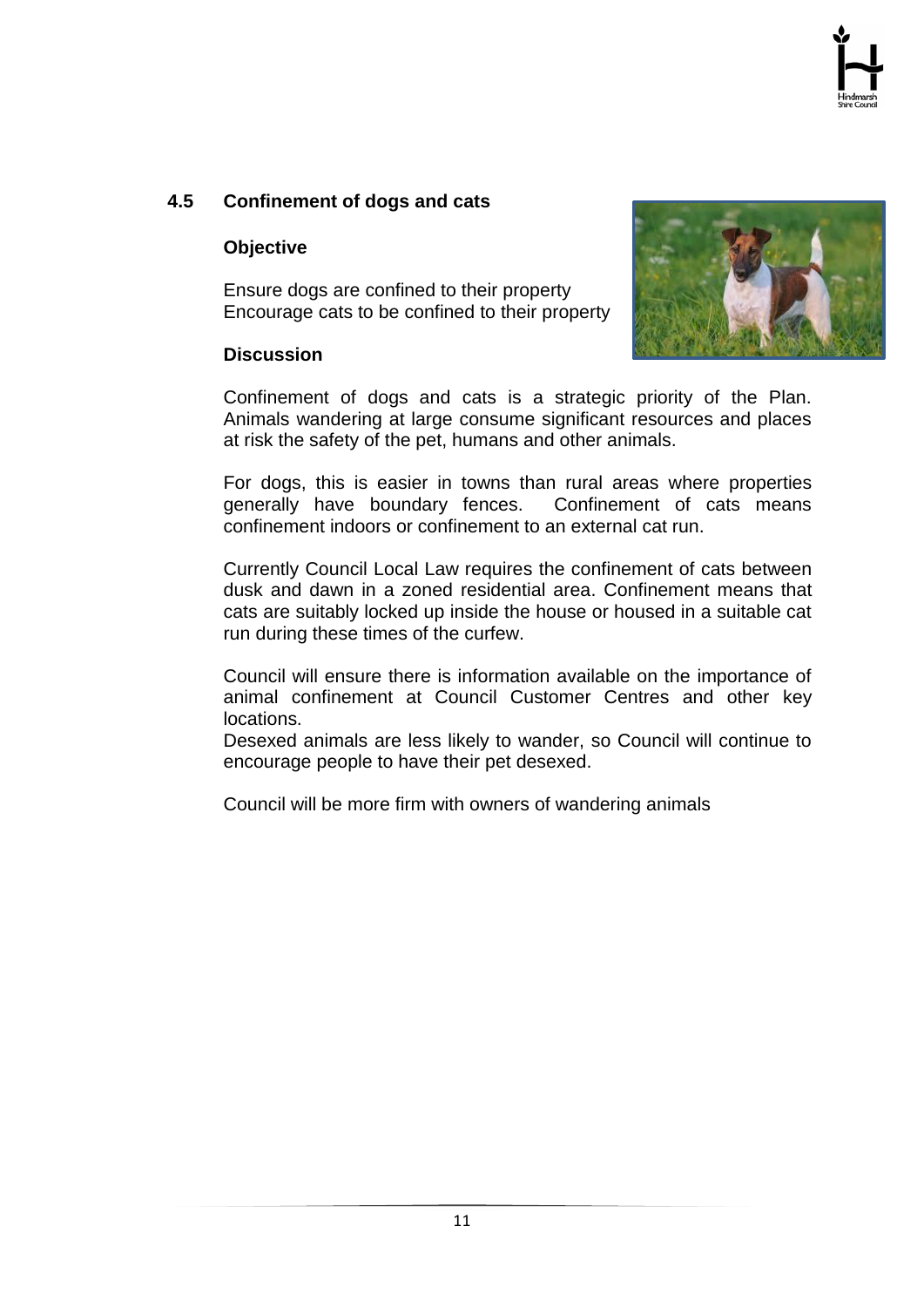#### **4.6 The welfare of pets**

#### **Objectives**

Reduce the number of unwanted litters.

Reduce the number of stray, lost and abandoned animals.

Increase the number of returned animals.

Increase the number of rehomed animals.

Ensure wounded and lost animals are treated humanely.

Encourage pet owners to attend to their pet's basic needs and provide them with a quality home environment.

#### **Discussion**

The number of animals impounded every year remains high. Key strategies to reduce the number of animals being impounded are:

- Desexing;
- Identification and registration;
- Confinement:
- Obedience training (an obedient dog is less likely to be abandoned); and
- Rehoming of lost and unwanted animals.

Pet owners also need to ensure they meet their pet's basic needs and welfare.

<span id="page-13-0"></span>Council will encourage and educate the community in responsible pet ownership and animal welfare.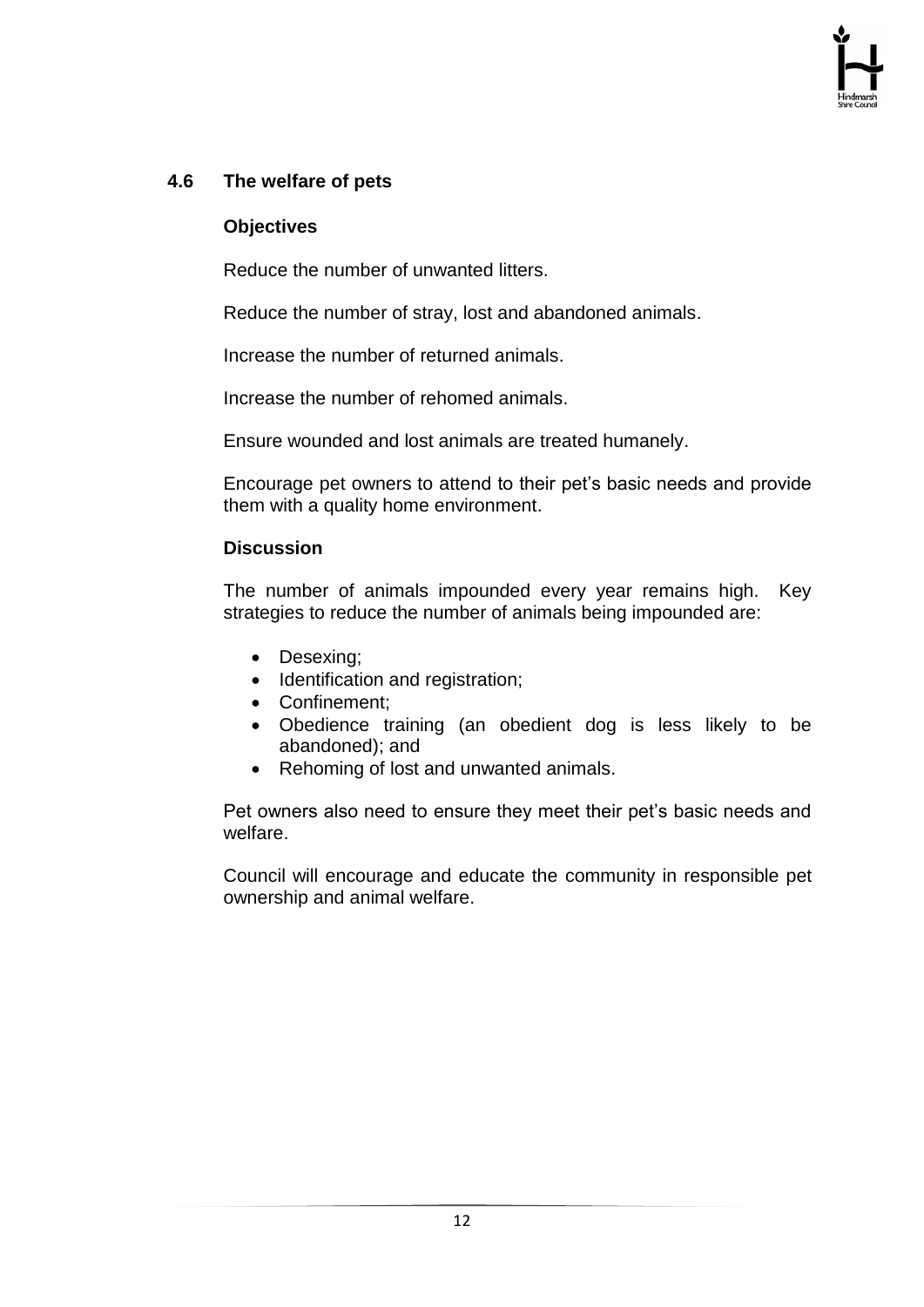#### **4.7 Nuisance Animals**

#### **Objective**

Reduce documented cat and dog nuisance complaints by 10% per year.

#### **Discussion**

Council's response to barking complaints is to encourage the complainant to discuss the problem with their neighbour. If this course of action fails, Council will inform the dog owner of the problem and provide them an opportunity to rectify it. Council employs investigation, negotiation, communication and education strategies to resolve most nuisance issues. If legal action is identified as being required, it is necessary for the complainant to become involved and provide much of the evidence.

Council provides a dog seizure and impoundment service to help prevent dogs found at large from being harmed or becoming a nuisance. Registered dogs found at large are returned to their owners who are informed of their obligation to keep their dog contained. Unregistered dogs at large are delivered to the pound and penalties applied.

Council has for many years made up to ten cat traps available for hire by residents. These traps are continually out for hire with on-going demand reflected in a waiting list of residents seeking to access the cat trapping program in order to alleviate their cat related problem.

Nuisance complaints received by Council are generally related to barking dogs, dogs at large, dog attacks and feral cats.

The need to expand the cat trap program has been identified by Council. Education and information programs will be expanded to encourage residents to become more responsible pet owners. Penalty infringement notices will continue to be utilised where appropriate to discourage irresponsible pet ownership.

#### **4.8Dangerous, Menacing and Restricted Breed Dogs**

#### <span id="page-14-0"></span>**Objective**

Identify and register any declared dogs in the municipality. Inspect and audit all declared dog premises annually to ensure they are complying with legislated requirements.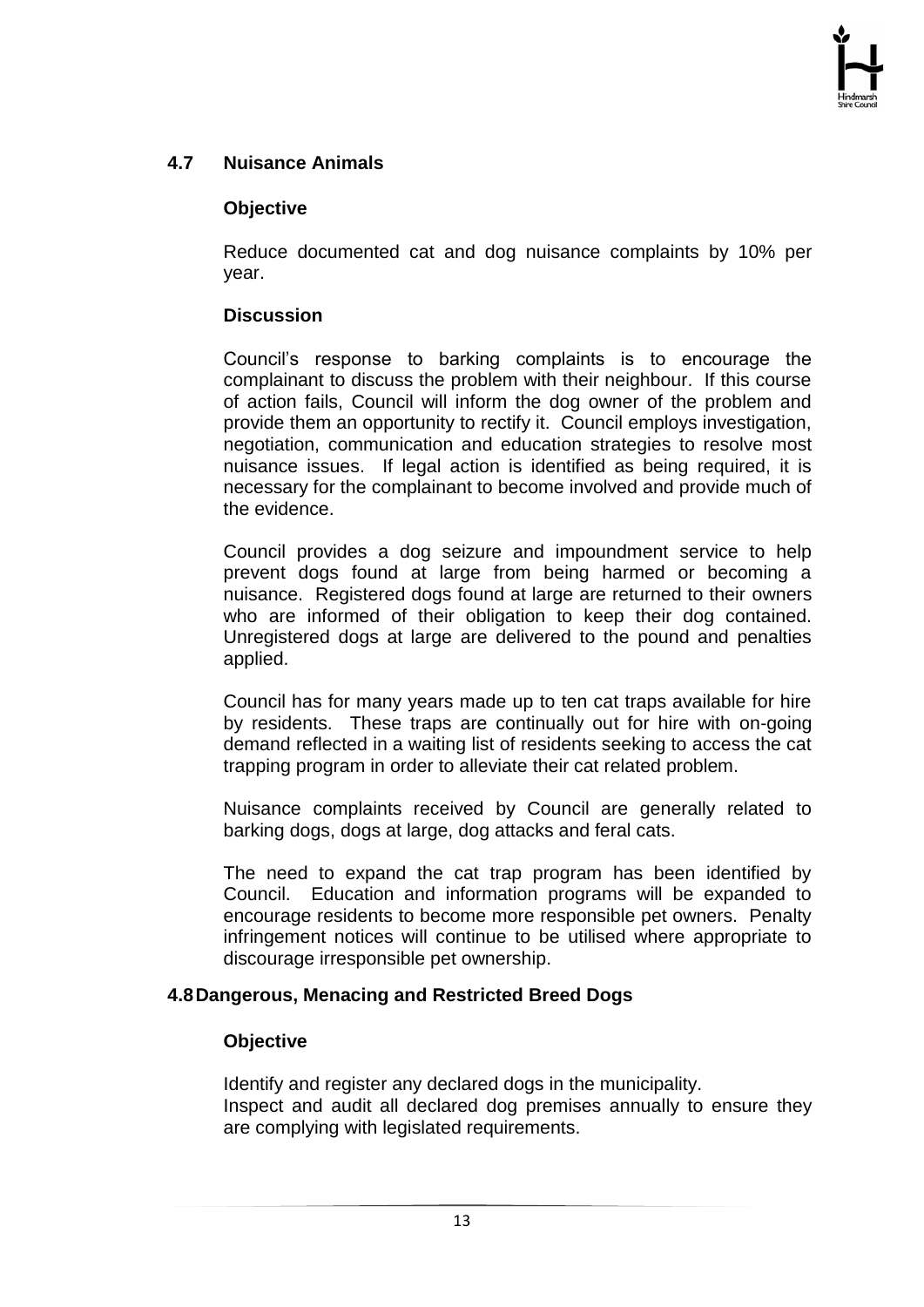#### **Discussion**

Two menacing dogs are registered in the Hindmarsh Shire Council.

Very few dogs are declared in Hindmarsh Shire Council as owners of dogs that are involved in serious attacks are encouraged to surrender their dog to council to be euthanized if the attack is proven.

Council's approach will continue to involve removing dangerous or restricted breed dogs with consent of owners from within the community. In any situation where an owner refuses to surrender their dog, Council will investigate the matter with a view to prosecute.

Council will continue to respond to reports of Restricted Breed Dogs as per requirements of The Domestic Animal Act.

Minimal causes of Dangerous, Menacing and Restricted Breed Dogs have been experienced in Hindmarsh Shire Council. This is due in part to Council's approach to serious dog attack incidents and the preference to have 'dogs that attack', euthanized rather than declared dangerous.

Council's strategy in this regard will continue to limit the declaration of dangerous dogs by pursuing the euthanization of dogs involved in serious attacks or prosecution in the event that the dog is not surrendered for euthanization.



#### <span id="page-15-0"></span>**4.8 Prevention of Animal Attacks and Risk to the Community**

#### **Objective**

Reduce the incidence and severity of attacks by dogs and cats on people, livestock, pets and wildlife.

#### **Discussion**

Whilst the number of dog attacks is not high in the Hindmarsh Shire, managing them is a critical animal management role.

There is also increasing concern about the impact of cats on wildlife.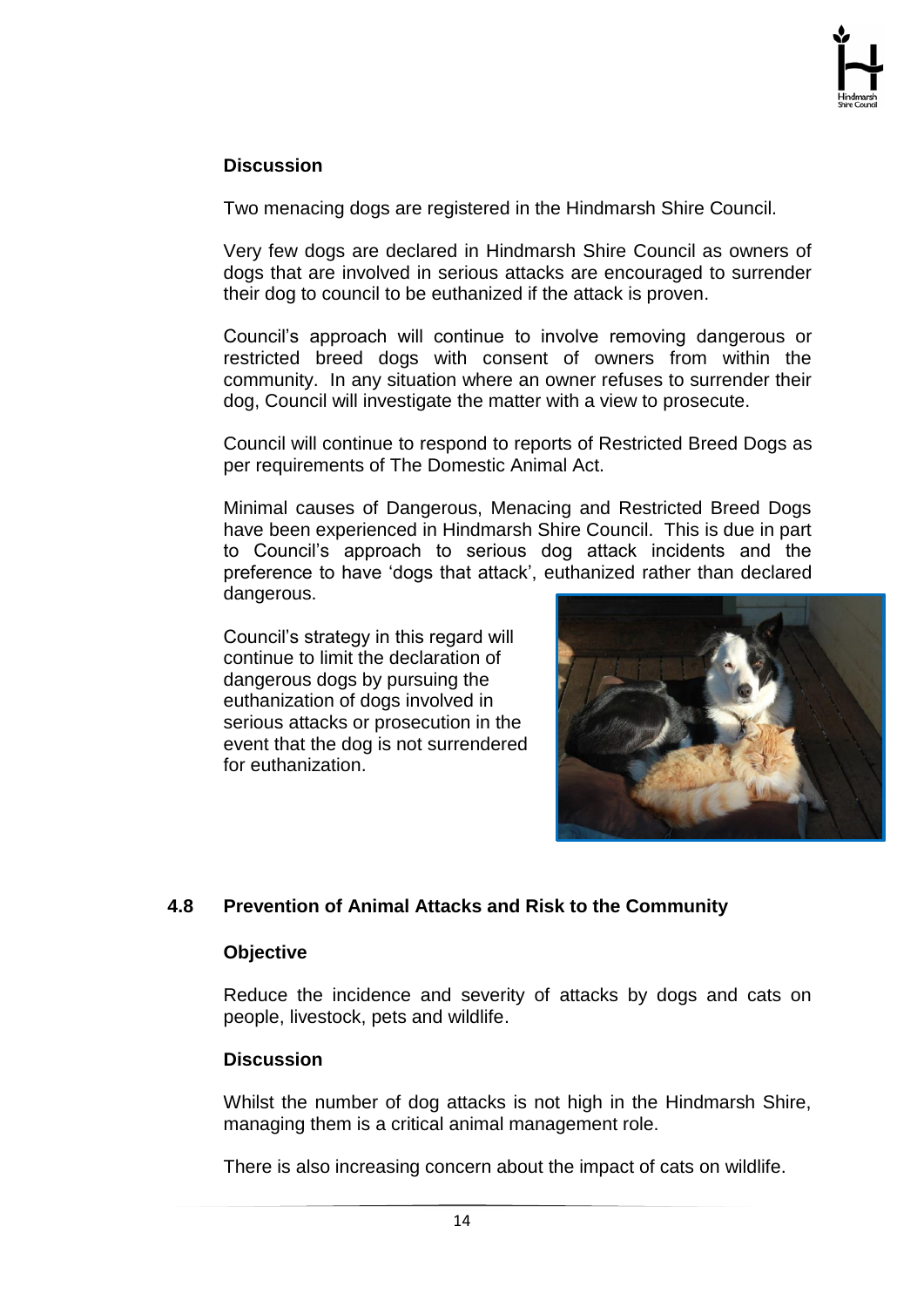All dogs are required to be confined to their property. This is a requirement under the Act and Council will continue to place importance on the need for dogs to be confined.

Council will also continue to place importance on the need for cats to be confined.

Council will encourage people to have their dogs and cats de-sexed. This can help to reduce aggressive tendencies.

Council believes the State Government's state-wide schools visitation program is an excellent means for educating children in how to behave around dogs.

Council currently investigates reported dog attacks and where a serious attack has been substantiated, endeavours to have the dog(s) responsibly euthanized. If an owner refuses to surrender a dog for euthanization, Council will investigate the matter with intention of prosecuting, provided there is adequate evidence to support a successful prosecution. Infringements are issued for minor attacks and articles are routinely published in local media alerting residents to the potential consequences of allowing their dog to wander at large.

Dog attacks on livestock and pets occur frequently in Hindmarsh Shire Council. Attacks on animals dominate Council dog attack statistics and consequently, preventing attacks on livestock and pets is the primary focus on Council's dog attack prevention program. Core to preventing dog attacks in Hindmarsh Shire Council is the necessity for residents to keep their dogs securely confined to their premises. Subsequently, Council's dog attack prevention program will involve education about the need to confine dogs, issuing infringements for 'dogs at large' and minor attack, euthanizing dogs found to have committed a serious attack and publicising the frequency of attacks, the number of dogs euthanized and reporting successful prosecutions.

#### <span id="page-16-0"></span>**4.9 Overpopulation and High Euthanasia**

#### **Objective**

Achieve a 10% reduction annually in the number of cats euthanized. Increase reclaim and rehousing rates for cats by 10% annually. Reduce euthanasia rates for dogs to less than 10% annually.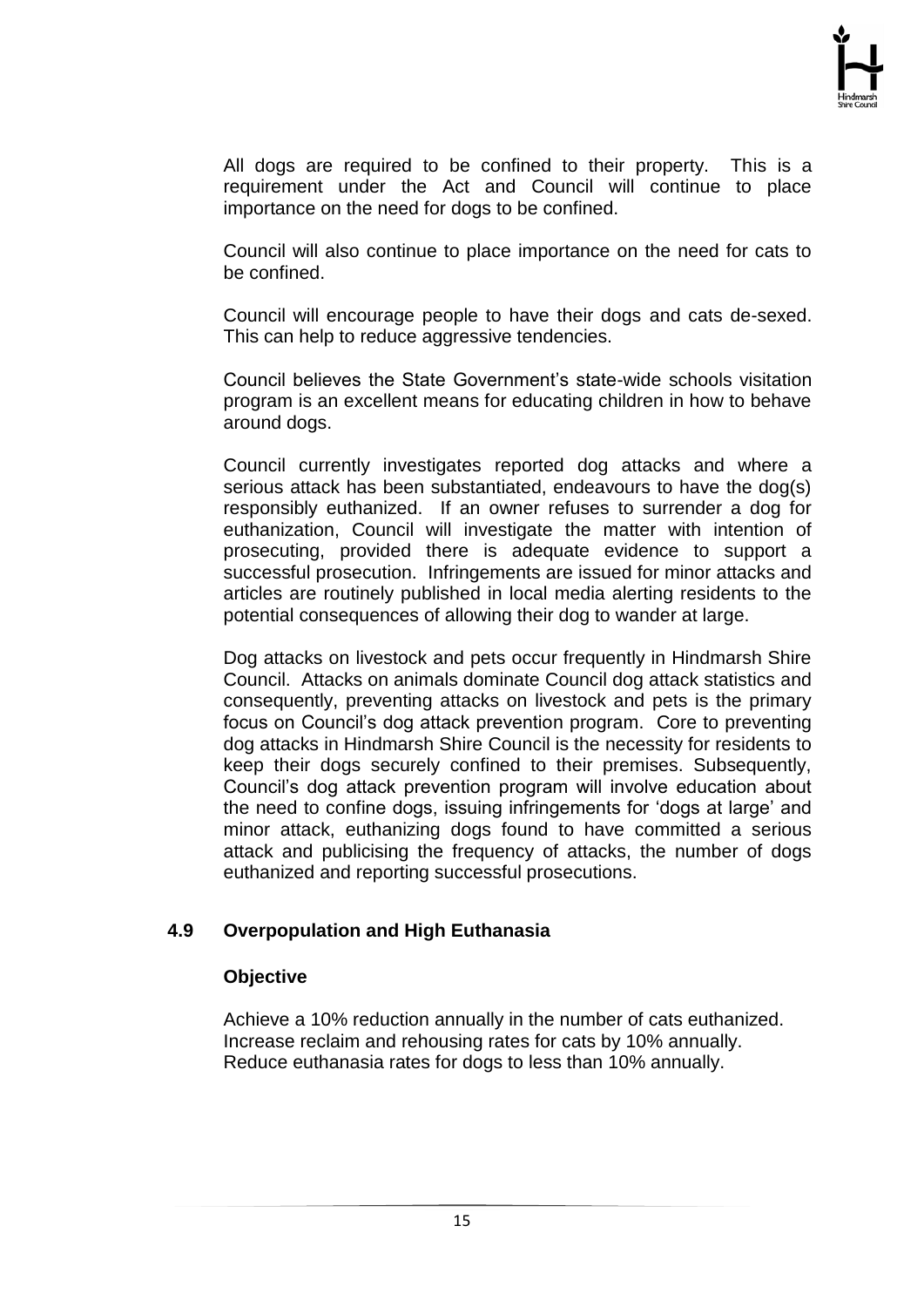#### **Discussion**

2016 data indicates there are problems related to overpopulation of cats in Hindmarsh Shire Council with 75% of cats delivered to the pound being euthanized.

By contrast, euthanasia rates amongst dogs delivered to the pound is below 10%. While there is still room for improvement in dog euthanasia rates, the most significant issue remains unacceptable high cat euthanasia rates.

- 1. Cats that are registered are rarely impounded;
- 2. 99% of cats impounded are not registered;
- 3. There is a significant number of cats that are either:
	- (i) Feral or;
	- (ii) Semi domesticated and not being collected by those who feed the local stray cat.

Council continues to make cat traps available to the community in an effort to alleviate problems associated with stray and feral cats.

There is no data to indicate cats that are owned and registered with Council are causing nuisance problems, nor are they contributing significantly to the cat overpopulation problem as nearly all registered cats are de-sexed. The data on registered dogs also indicates there is no discernible dog overpopulation problem in Hindmarsh Shire Council. However there is a view that there may be a high number of unregistered dogs in the shire.

Overpopulation problems lie squarely with an abundance of stray/semi owned cats and feral cats.

Council will endeavour to apply a four pronged strategy aimed at alleviating this problem.

- 1. Introduce a trial Desexing scheme by connecting residents to third parties offering reduced costs, which will assist residents to take responsibility for their cat;
- 2. Enhanced cat trapping program to assist residents to remove stray and feral cats from the breeding pool;
- 3. Encourage pet owners through community education to microchip, register and de-sex their cats; and
- 4. Increase the number of cat traps available for hire.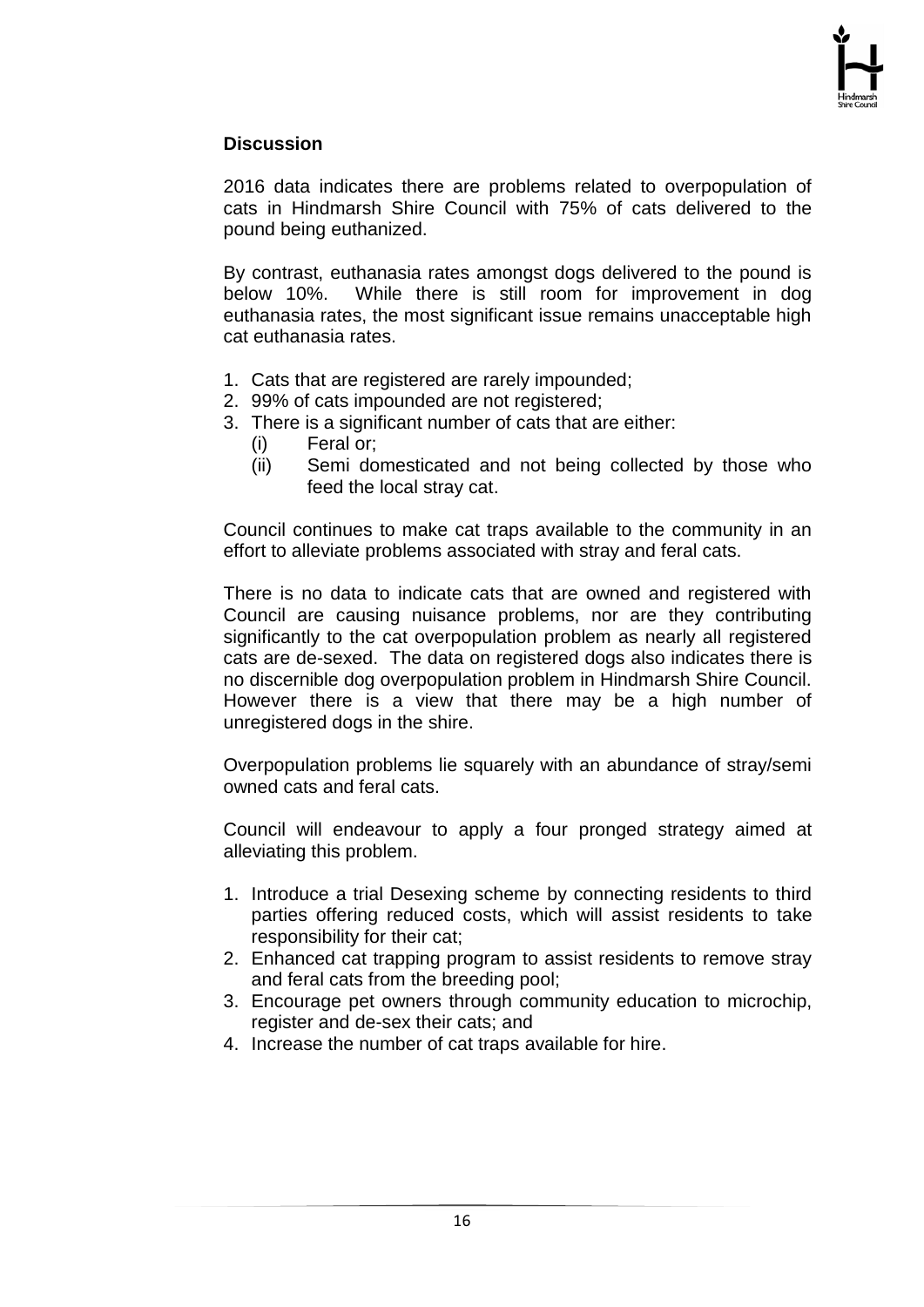

#### <span id="page-18-0"></span>**4.11 Domestic Animal Businesses**

#### **Objective**

Work in partnership with domestic animal businesses to ensure compliance with the Code of Practice.

#### **Discussion**

There are approved Codes of Practice for the operation of breeding and rearing establishments, boarding establishments, and shelters and pounds.

Council will ensure each establishment complies with the relevant Code Practice by conducting regular audits.

#### **4.12 Annual Review and Reporting**

#### **Objective**

To capture and manage data to better support reporting of outcomes resulting from the implementation of this Plan.

To capture data that will improve the Capacity for Council to plan for domestic animal management in future**.**



#### **Discussion**

Performance against the objectives and targets specified in this Plan will be monitored and evaluated by keeping records to measure the success of the Plan.

The outcomes of this Plan will be measured and evaluated annually in order to be reported in the Hindmarsh Shire Council Annual Report to the Auditor General. The Plan itself is scheduled to be reviewed every four years in accordance with the provisions of the *Domestic Animals Act (1994)*.

Current data capture and reporting processes need improvement. While a significant amount of animal management related work is being undertaken in Hindmarsh Shire Council, there are problems capturing data relevant to these activities.

Improved data management is an integral component of this Domestic Animal Management Plan and one measure will be to demonstrate an improvement in the amount of data collected, how it is captured and how and where it is reported.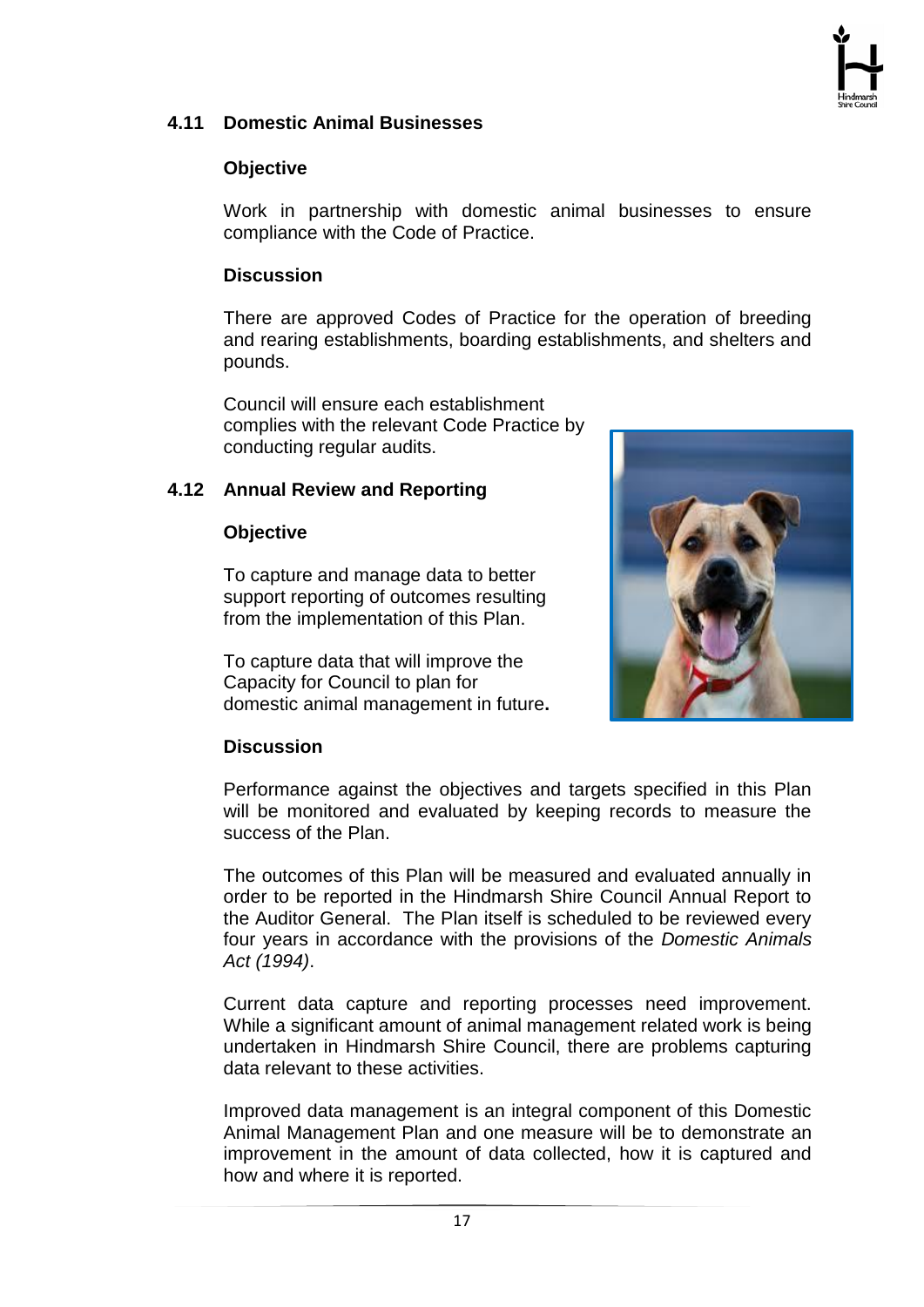### <span id="page-19-0"></span>**4.13 Performance Monitoring and Review**

#### **Monitoring and Review**

Monitoring the Plan is the process established to ensure the Plan is implemented in accordance with the action plans and recommended timeframes.

Reviewing the Plan is an opportunity to consider performance in implementation of the plans and whether the goals, objectives and action plans are still relevant or whether they need to be updated.

#### **Responsible Officer**

The Local Laws Officer will be assigned with responsibility for the successful implementation of the Plan.



#### **Develop a Sound Basis for Recording Data**

The current development of Council's procedures for recording animal control data will provide an ongoing accurate and comprehensive basis to assess Council's performance in animal management.

#### **Animal Management Network Group**

The four Councils will establish an Animal Network Group. The group will meet as required to report on and discuss the implementation of each Council's Plan including the sharing of resources. This is a key element in monitoring the implementation of the Plan.

#### **Annual Review**

The Plan will be reviewed and amended each year as appropriate. The review will evaluate progress against an agreed set of key performance indicators for the Plan. If the indicators do not show that the strategies of the Plan are being successful, then changes will be considered in light of the latest information available, both for the local context and by way of benchmarking with the success (or otherwise) of similar efforts by other Councils.

If the Plan is amended, Council must provide the Domestic Animal Management Unit Welfare with a copy of the amended Plan.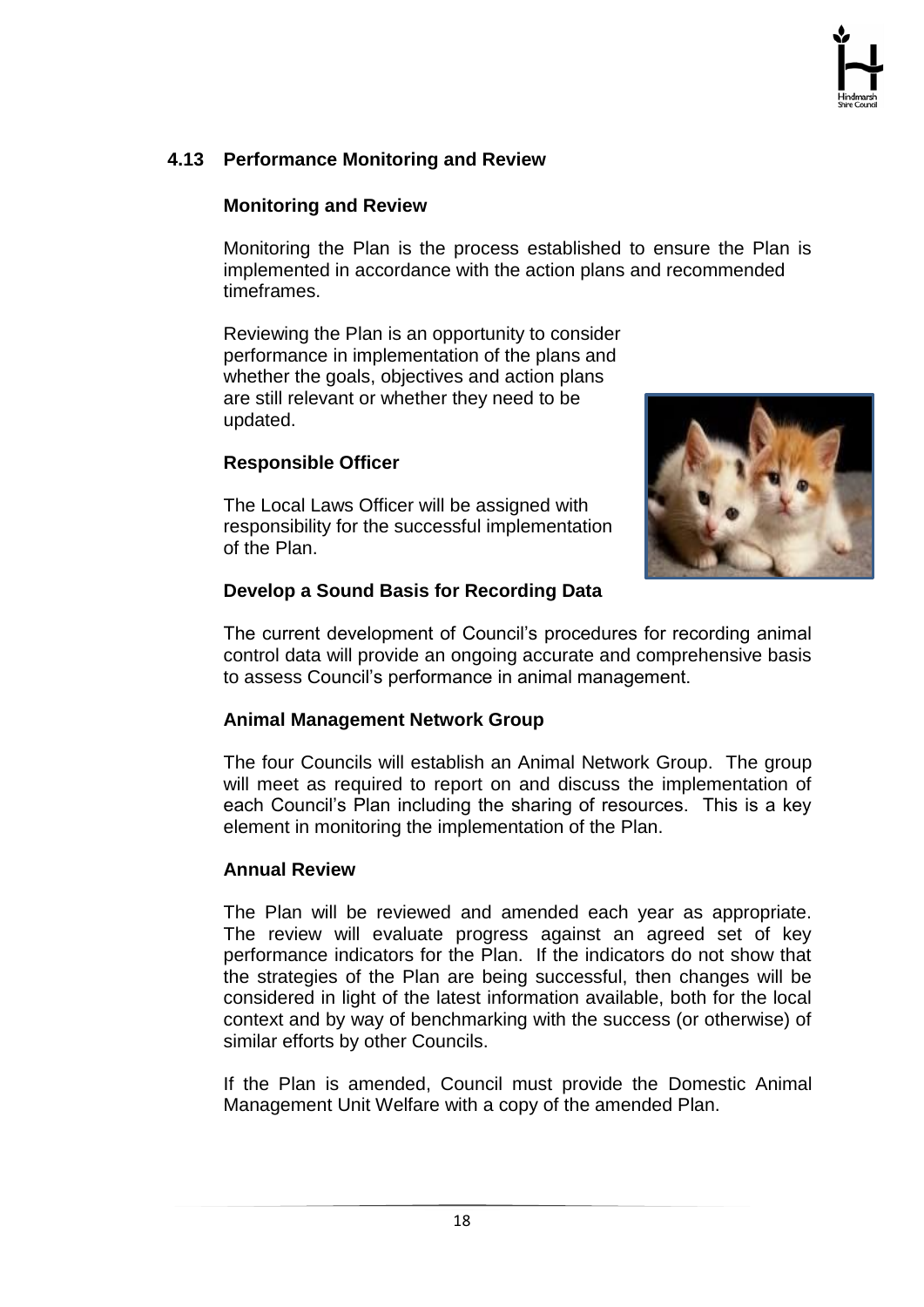

#### **Key Performance Indicators**

Key performance indicators have been identified so Council's performance can be measured and judged. It is recommended that the four Councils adopt the following KPIs and establish procedures for collecting and collating the data on an on-going basis to enable comparisons and trend analysis:

- Increase in the rate of dog and cat registration;
- Increase in the rate of microchipping of dogs and cats;
- Increase in the rate of de-sexing of dogs and cats;
- Reduction in the number of incidents of dogs and cats found wandering at large;
- Increase in the number of houses door knocked to identify unregistered dogs and cats;
- Reduction in the number of semi-owned and unowned cats;
- Reduction in numbers of animal related complaints divided into complaint sub-groups;
- Reduction in the number of animals entering Council's pound; and
- Increase in return rate of impounded animals.

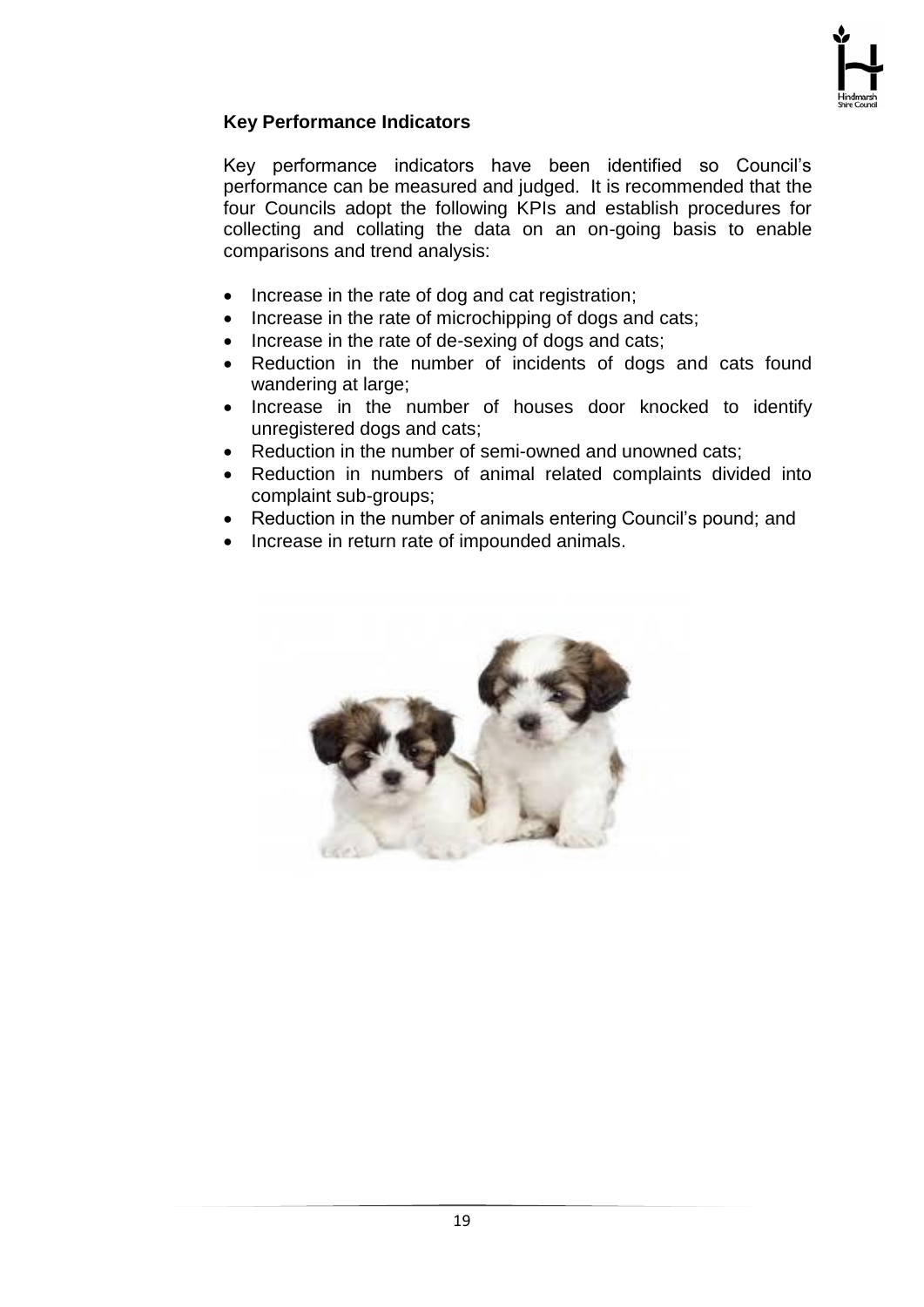# **5 Action Plan 2017-2021**

Council will implement the following Action Plan over the next 4 years to achieve its goals and objectives. The Action Plan is based on the objectives developed in Section 4

<span id="page-21-0"></span>

| 1.<br><b>TRAINING AND DEVELOPMENT</b>                                                                           |                                                                                              |                                |                  |
|-----------------------------------------------------------------------------------------------------------------|----------------------------------------------------------------------------------------------|--------------------------------|------------------|
| <b>OBJECTIVE:</b>                                                                                               |                                                                                              |                                |                  |
| Ensure all staff involved in animal management have the knowledge and skills necessary to carry out their work. |                                                                                              |                                |                  |
| <b>ACTION</b>                                                                                                   | <b>TASK COMPLETION</b><br><b>INDICATORS</b>                                                  | <b>RESPONSIBILITY</b>          | <b>TIMEFRAME</b> |
| 1.1 Review staff qualifications                                                                                 | Staff position descriptions<br>include minimum<br>requirements which is<br>reviewed annually | <b>Local Laws</b><br><b>HR</b> | Annually         |
| 1.2 Minimum training requirements for Council's<br>animal management staff identified and<br>documented         | <b>Training Plan</b>                                                                         | <b>HR</b>                      | Annually         |
| 1.3 Conduct an annual skills audit of Animal<br><b>Management Team</b>                                          | Audit complete                                                                               | <b>HR</b>                      | Annual           |
| 1.4 Encourage AMOs to undergo further training<br>and study                                                     | Annual performance reviews<br>include review of skills.                                      | Management<br><b>HR</b>        | Annually         |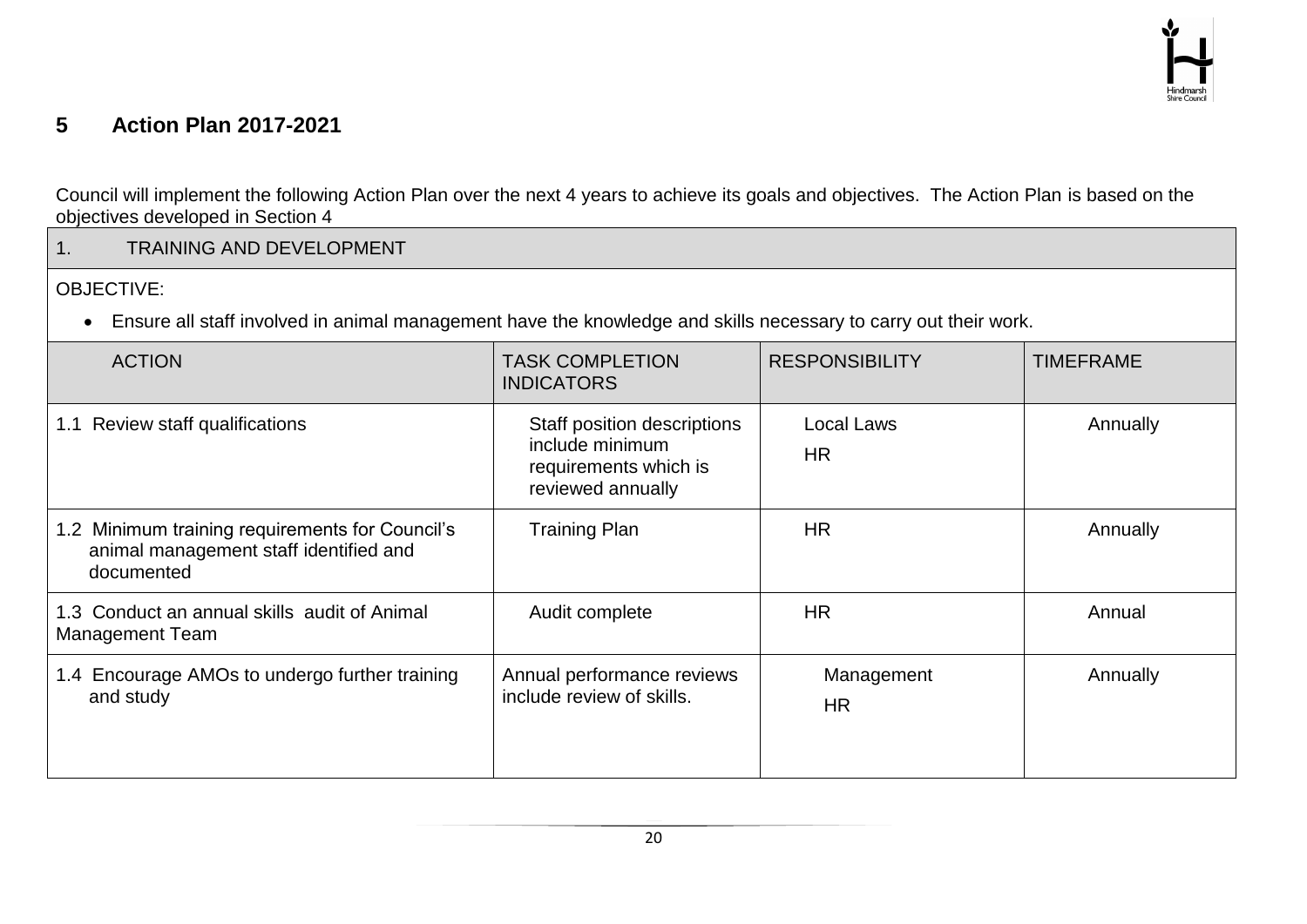|                                                                                                                                                                               |                                                                                   |                                       | Hindmarsl        |
|-------------------------------------------------------------------------------------------------------------------------------------------------------------------------------|-----------------------------------------------------------------------------------|---------------------------------------|------------------|
| <b>ACTION</b>                                                                                                                                                                 | <b>TASK COMPLETION</b><br><b>INDICATORS</b>                                       | <b>RESPONSIBILITY</b>                 | <b>TIMEFRAME</b> |
| 1.5 Continue to update and extend officers' skills in<br>dealing with animal management services e.g.<br>diagnosis and treatment of excessive barking,<br>bite avoidance etc. | <b>Staff Performance Reviews</b><br>include development of staff<br>training plan | Local Laws<br><b>HR</b>               | Ongoing          |
| 1.6 Active involvement with Animal Liaison Group                                                                                                                              | Attendance and contribution<br>to meetings of ALG                                 | <b>Local Laws</b>                     | Ongoing          |
| 2.<br><b>ADMINISTRATION</b>                                                                                                                                                   |                                                                                   |                                       |                  |
| <b>OBJECTIVE:</b><br>To provide the necessary administrative arrangements to implement actions.<br>$\bullet$                                                                  |                                                                                   |                                       |                  |
| 2.1 Development of information sheets for<br>residents on what to do with their animals in<br>event of an emergency, and<br>Responsible pet ownership                         | Info sheets published and<br>available on website                                 | Local Laws<br><b>Customer Service</b> | Ongoing          |
| 2.2 Provide web link to RSPCA website                                                                                                                                         | Web link on Council website                                                       | <b>Executive Assistant</b>            | <b>June 2018</b> |
| 1.3 Provide web link to Department of Economic<br>Development Jobs Transport and Resources<br>(DEDJTR) website                                                                | Web link on Council website                                                       | <b>Executive Assistant</b>            | <b>June 2018</b> |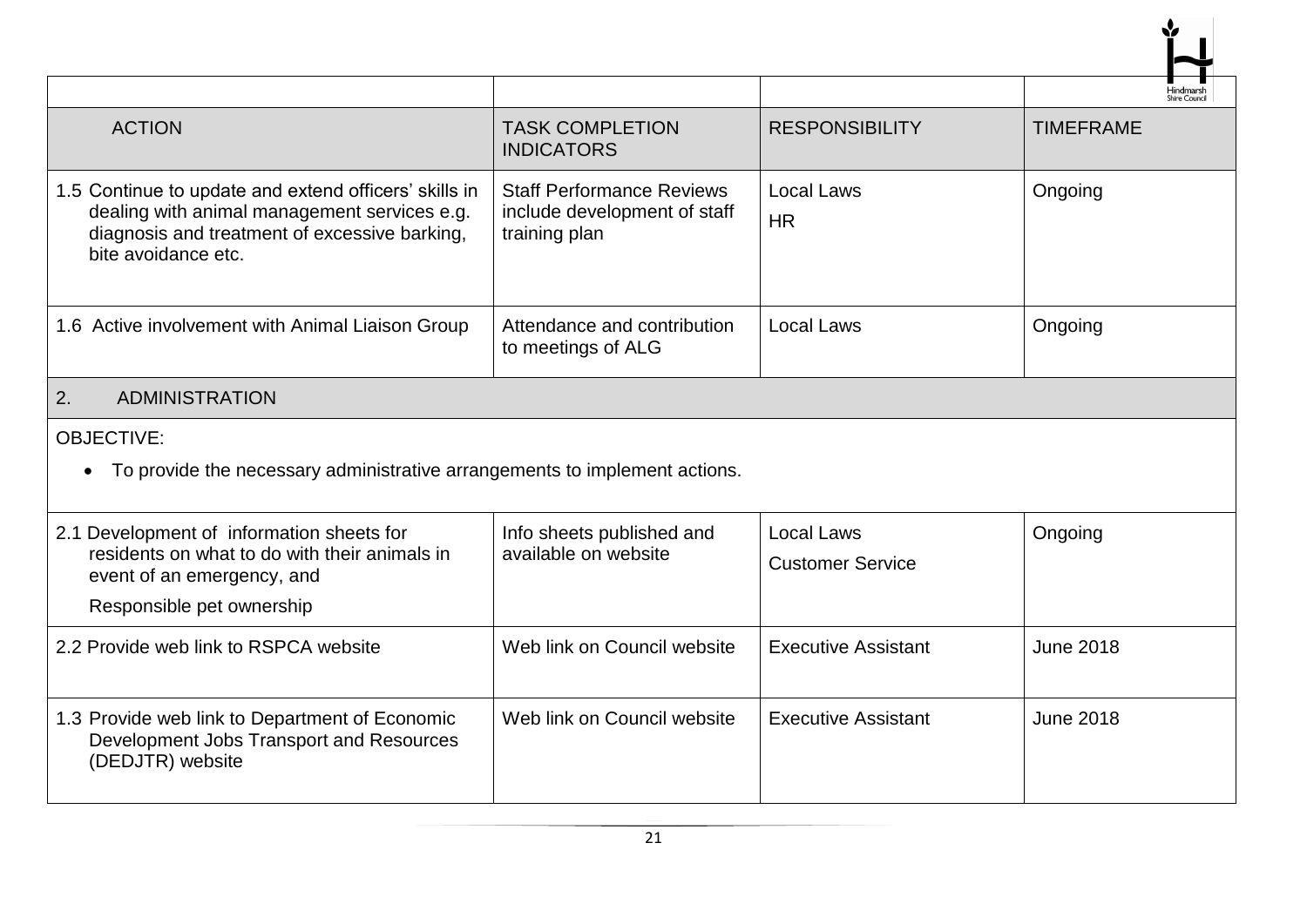## 3. REGISTRATION AND IDENTIFICATION

#### OBJECTIVES:

Endeavour to have all dogs and cats identified and registered.

| <b>ACTION</b>                                                                                                                                                          | <b>TASK COMPLETION</b><br><b>INDICATORS</b>                                                             | <b>RESPONSIBILITY</b> | <b>TIMEFRAME</b>           |
|------------------------------------------------------------------------------------------------------------------------------------------------------------------------|---------------------------------------------------------------------------------------------------------|-----------------------|----------------------------|
| 3.1 Prepare and implement an annual plan for<br>doorknocking the community to identify<br>unregistered dogs and cats                                                   | Plan prepared<br>Conduct door knock                                                                     | <b>Local Laws</b>     | Annual                     |
| 3.2 Plan one or more annual microchipping days                                                                                                                         | Plan prepared                                                                                           | Local Laws            | Annual                     |
| 3.3 Hold microchipping days in accordance with<br>annual plan                                                                                                          | Microchipping day/s held                                                                                | Local Laws            | Annual                     |
| 3.4 Review Council's microchipping day within 1<br>month of the last event (appropriateness of<br>publicity, date, venue, results, cost and<br>community satisfaction) | Review to be completed                                                                                  | <b>Local Laws</b>     | 1 Month                    |
| 3.6 Use local and community newspapers and<br>social media to promote and advertise<br>registration requirements prior to the renewal<br>period                        | Newspaper articles published<br>Reduction in non-registered<br>cats and dogs located in<br>municipality | <b>Local Laws</b>     | March - April each<br>year |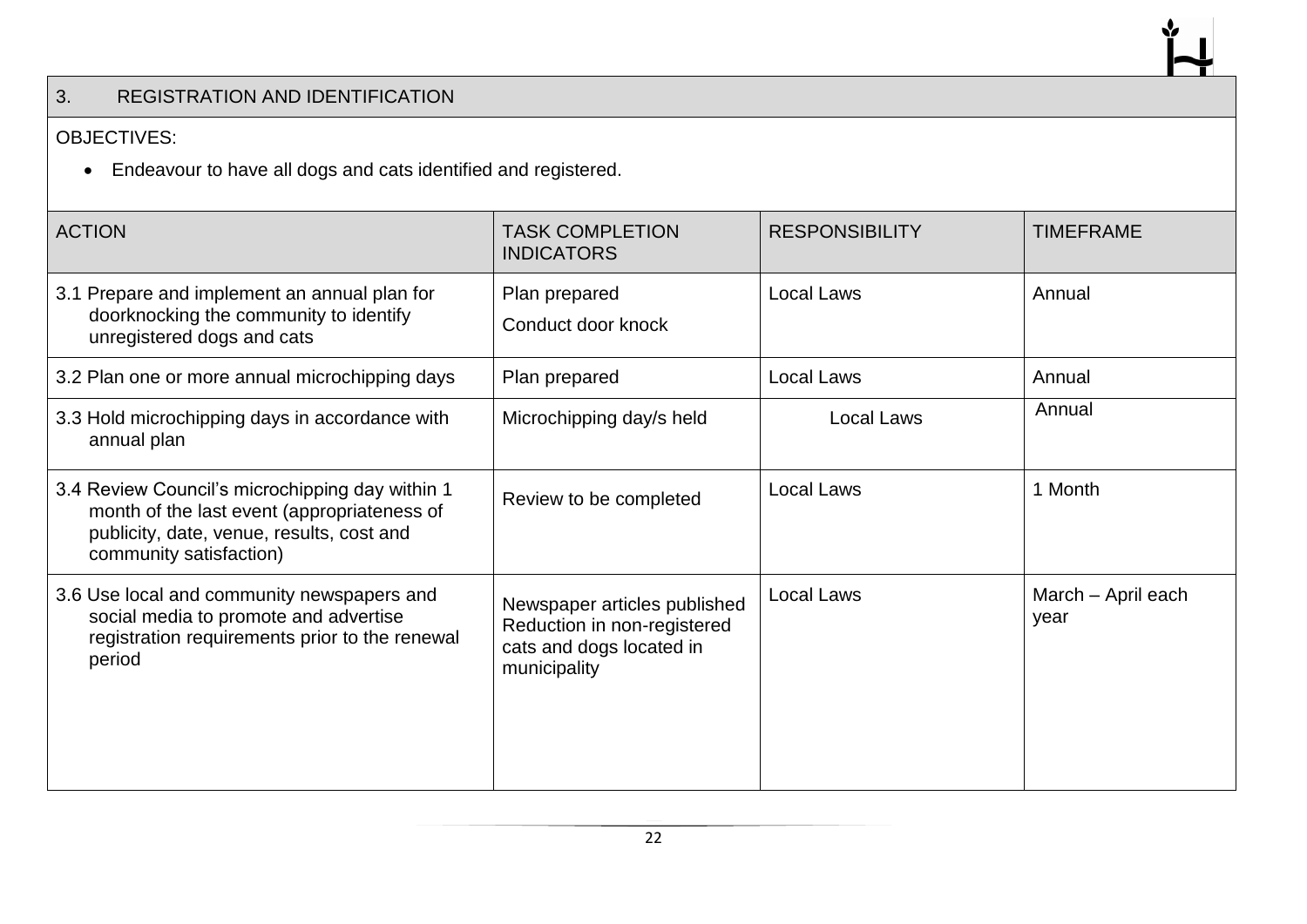| <b>ACTION</b>                                                                                                                                              | <b>TASK COMPLETION</b><br><b>INDICATORS</b>                                       | <b>RESPONSIBILITY</b>   | <b>TIMEFRAME</b>      |
|------------------------------------------------------------------------------------------------------------------------------------------------------------|-----------------------------------------------------------------------------------|-------------------------|-----------------------|
| 3.7 Continue to publish regular articles locally<br>promoting the need for residents to register<br>their pets and ensure they wear identification<br>tags | Rise in registration of cats<br>and dogs                                          | <b>Local Laws</b>       | 1 Article per quarter |
| 3.8 Include registration, identification and renewal<br>information on Councils "on hold" messages                                                         | On hold messages include<br>information                                           | <b>Customer Service</b> | Review regularly      |
| 3.9 Include pet registration forms and fact sheets in<br>"new resident" kits.                                                                              | Information included in kits                                                      | <b>Customer Service</b> | Ongoing               |
| 3.10 Enable owners to transfer existing registrations<br>from other municipalities to Hindmarsh Shire<br>Council without charge                            | Dog or cat transfer<br>registrations compared to<br>population increases in Shire | <b>Local Laws</b>       | Ongoing               |
| 3.11 Provide "free ride home" for registered dogs<br>found wandering and not causing a nuisance                                                            | Data collected                                                                    | <b>Local Laws</b>       | Ongoing               |
| 3.12 Alert residents to registration date on Twitter,<br>Facebook and Web site                                                                             | Information provided                                                              | <b>Customer Service</b> | April each year       |
| 3.13 Provide for a range of registration payment<br>methods including in person by cheque,<br>money or credit card                                         | Take up of range of payments<br>offered<br>Data collected                         | <b>Customer Service</b> | Ongoing               |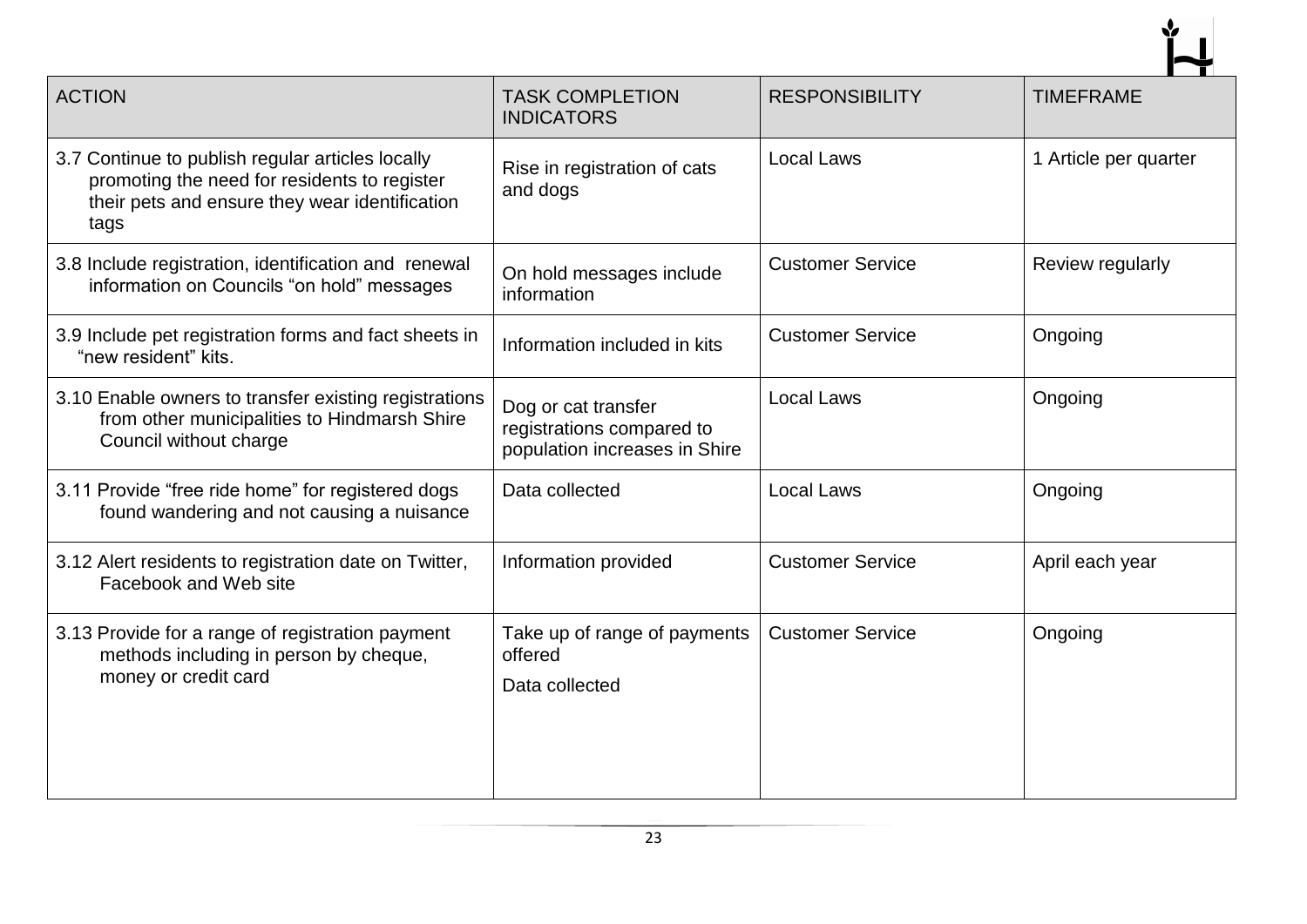#### 4. RESPONSIBLE PET OWNERSHIP

#### OBJECTIVE:

• Implement appropriate community education programs in responsible pet ownership

| <b>ACTION</b>                                                                                                                                                              | <b>TASK COMPLETION</b><br><b>INDICATORS</b>                                                                                               | <b>RESPONSIBILITY</b>   | <b>TIMEFRAME</b> |
|----------------------------------------------------------------------------------------------------------------------------------------------------------------------------|-------------------------------------------------------------------------------------------------------------------------------------------|-------------------------|------------------|
| 4.1 Ensure prospective pet owners have access to<br>information on appropriate breed selection and<br>animal management responsibilities                                   | Information provided on<br>Council's website and other<br>promotional material available<br>at Customer Service Offices                   | <b>Customer Service</b> | <b>June 2018</b> |
| 4.2 Encourage the community to provide their dog<br>with appropriate etiquette/obedience training.<br>Provide links on Council's website and other<br>promotional material | Information provided on<br>Council's website and other<br>promotional material                                                            | <b>Customer Service</b> | <b>June 2018</b> |
| 4.3 Prepare material on how to minimise excessive<br>barking problems from developing.                                                                                     | Material prepared on<br>minimising excessive barking<br>problems from developing<br>and incorporated into Council<br>provided information | <b>Local Laws</b>       | Ongoing          |
| 5.<br>CONFINEMENT OF DOGS AND CATS                                                                                                                                         |                                                                                                                                           |                         |                  |
| <b>OBJECTIVE:</b><br>Ensure dogs are confined to their property<br>$\bullet$<br>Encourage cats to be confined to their property                                            |                                                                                                                                           |                         |                  |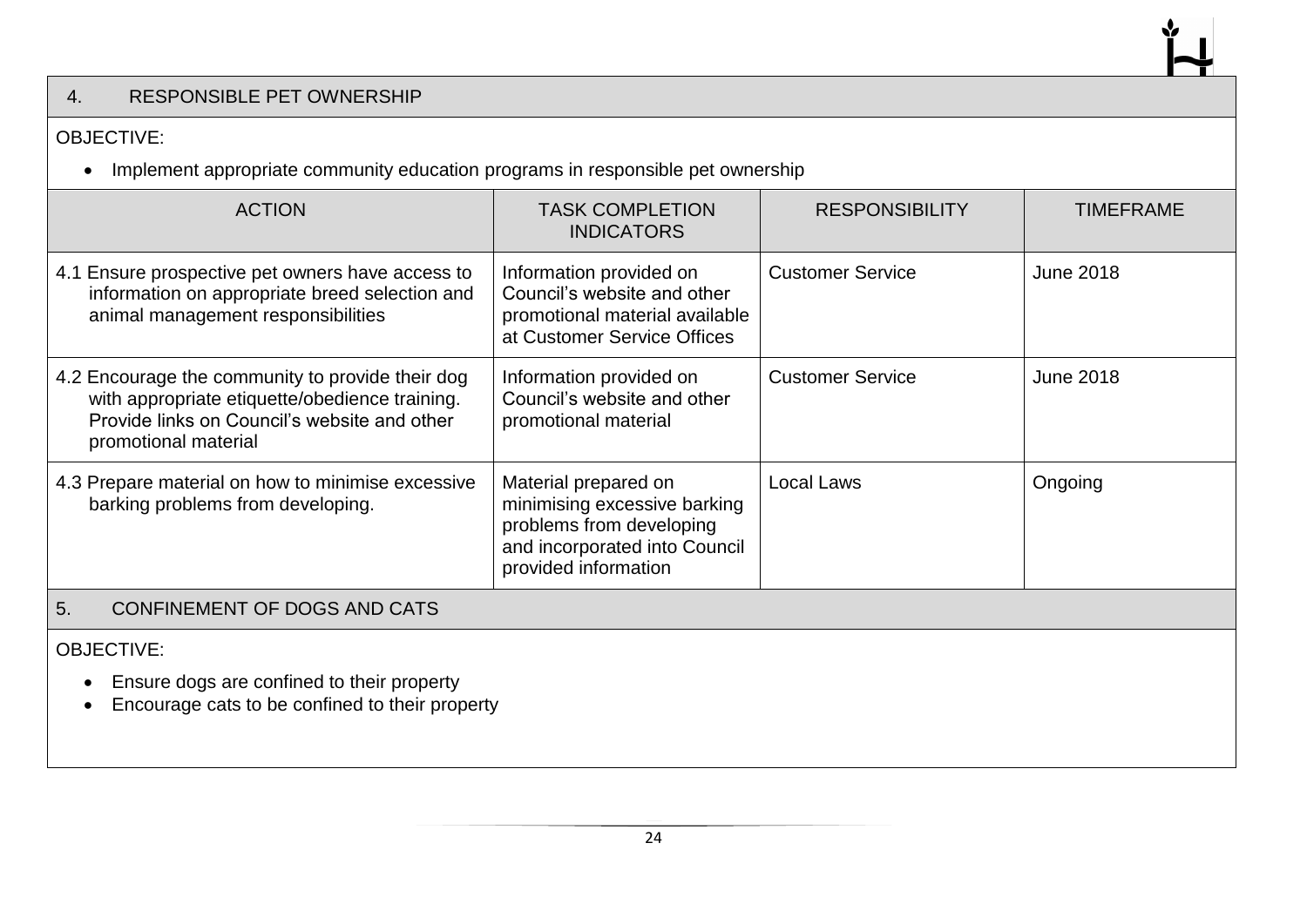| <b>ACTION</b>                                                                                                                                                                                                                                                                                                                                                                    | <b>TASK COMPLETION</b><br><b>INDICATORS</b>           | <b>RESPONSIBILITY</b>                        | <b>TIMEFRAME</b> |
|----------------------------------------------------------------------------------------------------------------------------------------------------------------------------------------------------------------------------------------------------------------------------------------------------------------------------------------------------------------------------------|-------------------------------------------------------|----------------------------------------------|------------------|
| 5.1 Continue to treat incidents of dogs wandering at<br>large as an issue demanding priority attention                                                                                                                                                                                                                                                                           | Reduction in statistics of dogs<br>wandering at large | <b>Local Laws</b>                            | Ongoing          |
| 5.3 Ensure information is available on the<br>importance of animal confinement and how<br>Desexing animals can help to reduce<br>wandering                                                                                                                                                                                                                                       | Information available                                 | <b>Local Laws</b><br><b>Customer Service</b> | Ongoing          |
| PROMOTING ANIMAL WELFARE<br>6.                                                                                                                                                                                                                                                                                                                                                   |                                                       |                                              |                  |
| <b>OBJECTIVES:</b><br>Reduce the number of unwanted litters<br>Reduce the number of stray, lost and abandoned animals<br>Increase the number of returned animals<br>Increase the number of rehomed animals<br>Ensure wounded and lost animals are treated humanely<br>Encourage pet owners to attend to their pet's basic needs and provide them with a quality home environment |                                                       |                                              |                  |

Ý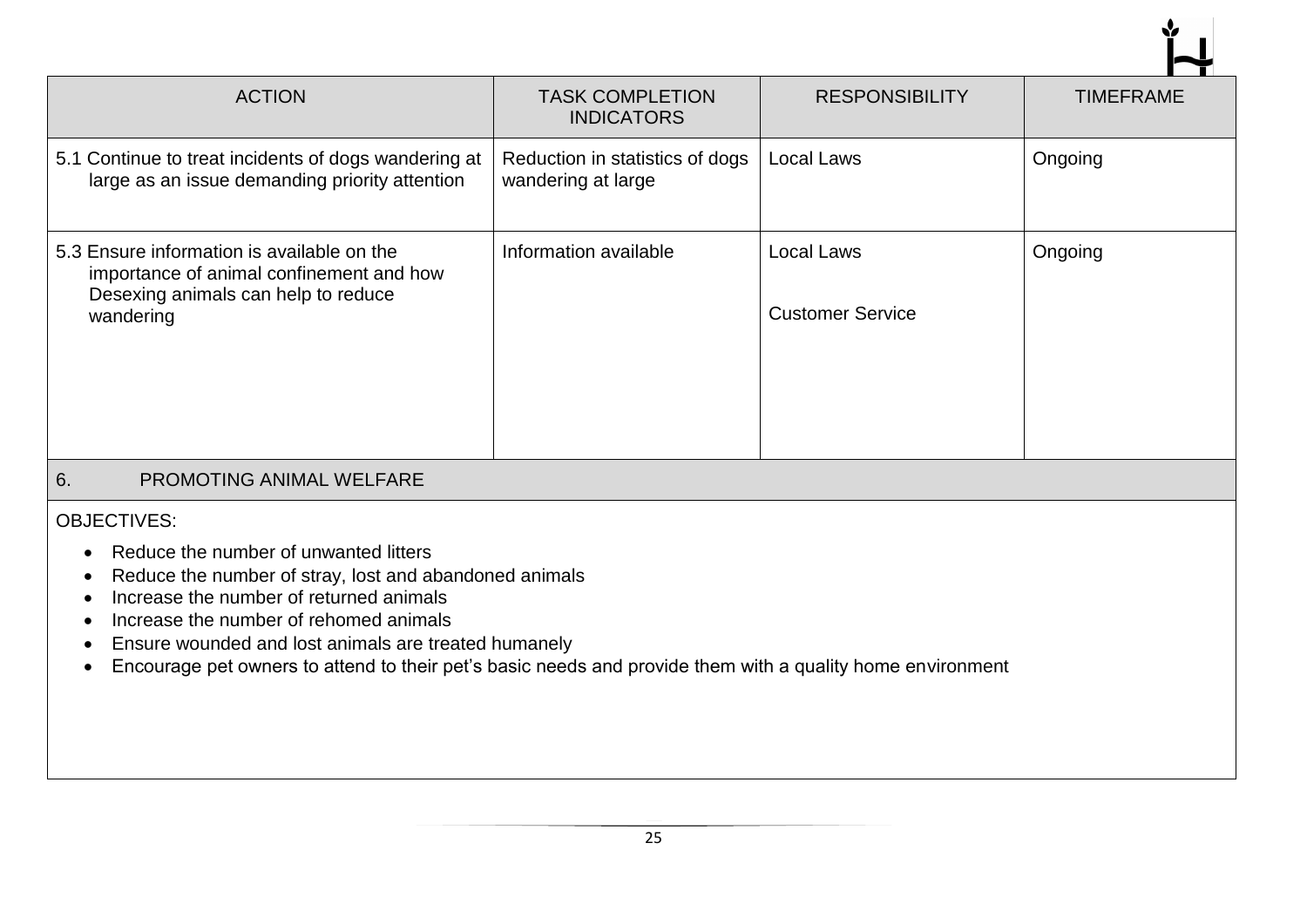| <b>ACTION</b>                                                                                                                                                                                              | <b>TASK COMPLETION</b><br><b>INDICATORS</b>                                                               | <b>RESPONSIBILITY</b>                        | <b>TIMEFRAME</b> |
|------------------------------------------------------------------------------------------------------------------------------------------------------------------------------------------------------------|-----------------------------------------------------------------------------------------------------------|----------------------------------------------|------------------|
| 6.3 Review Councils procedures for dealing with<br>lost and impounded animals                                                                                                                              | Review completed                                                                                          | <b>Local Laws</b>                            | Annually         |
| 6.4 Review procedures for dealing with animals<br>entering Council's pound with a view to<br>reducing the members of animals that are<br>euthanized. Ensure pets entering shelters are<br>treated humanely | Review                                                                                                    | <b>Local Laws</b>                            | Annually         |
| <b>ACTION</b>                                                                                                                                                                                              | <b>TASK COMPLETION</b><br><b>INDICATORS</b>                                                               | <b>RESPONSIBILITY</b>                        | <b>TIMEFRAME</b> |
| 6.5 Revise euthanasia procedures                                                                                                                                                                           | Operational procedures<br>developed                                                                       | <b>Local Laws</b>                            | Annually         |
| 6.7 Promote cat cages for hire for property owners<br>to humanely trap cats on their property for<br>handing over to Council or another approved<br>animal shelter                                         | Review completed of Council<br>provided promotional material<br>to ensure this information is<br>provided | <b>Local Laws</b><br><b>Customer Service</b> | Ongoing          |
| <b>NUISANCE ANIMALS</b><br>7.                                                                                                                                                                              |                                                                                                           |                                              |                  |
| <b>OBJECTIVE:</b><br>Reduce documented cat and dog nuisance complaints by 10% per year                                                                                                                     |                                                                                                           |                                              |                  |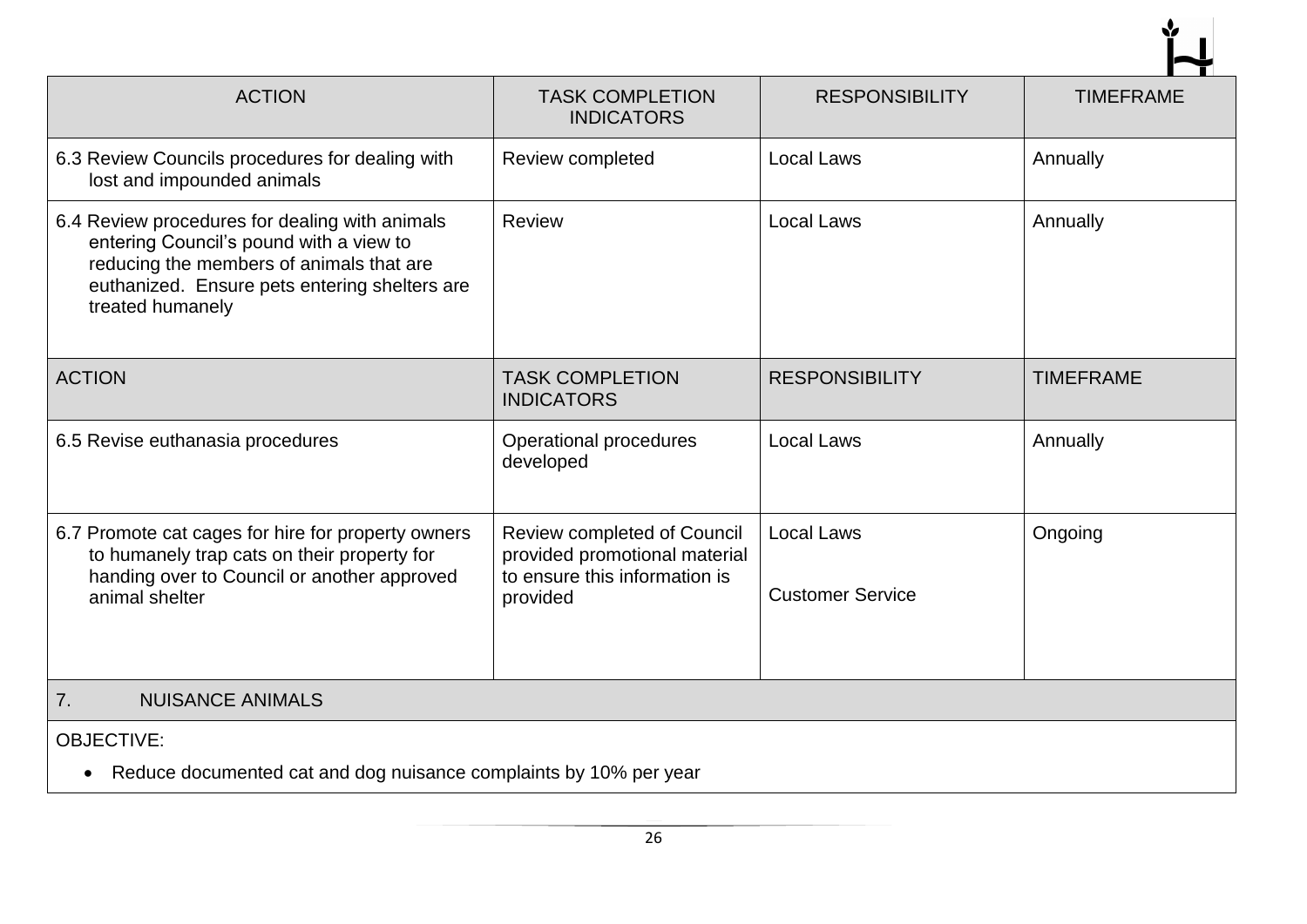| <b>ACTION</b>                                                                                                             | <b>TASK COMPLETION</b><br><b>INDICATORS</b>        | <b>RESPONSIBILITY</b>                        | <b>TIMEFRAME</b> |
|---------------------------------------------------------------------------------------------------------------------------|----------------------------------------------------|----------------------------------------------|------------------|
| Review all procedures for dealing with<br>7.1<br>complaints made and incidents occurring under<br>the DAA                 | Review completed<br>Recommendations<br>implemented | <b>Local Laws</b>                            | Ongoing          |
| 7.2 Review all animal management laws and orders<br>made under the DAA                                                    | Review completed                                   | Local Laws                                   | Ongoing          |
| 7.3 Provide information to assist residents using cat<br>traps to do so humanely and to look after the<br>cats welfare    | Information available                              | <b>Local Laws</b><br><b>Customer Service</b> | Ongoing          |
| 7.4 Provide a fact sheet to assist owners to respond<br>to excessive barking by their dog                                 | Factsheet available                                | <b>Local Laws</b><br><b>Customer Service</b> | December 2013    |
| 7.5 Maintain a register of all nuisance complaints                                                                        | <b>Register created Data</b><br>reported           | <b>Local Laws</b>                            | December 2017    |
| 7.6 Ensure council local laws retain the<br>requirements for owners of more than 2 dogs<br>and/or cats to obtain a permit | Increase in permits                                | <b>Local Laws</b>                            | Ongoing          |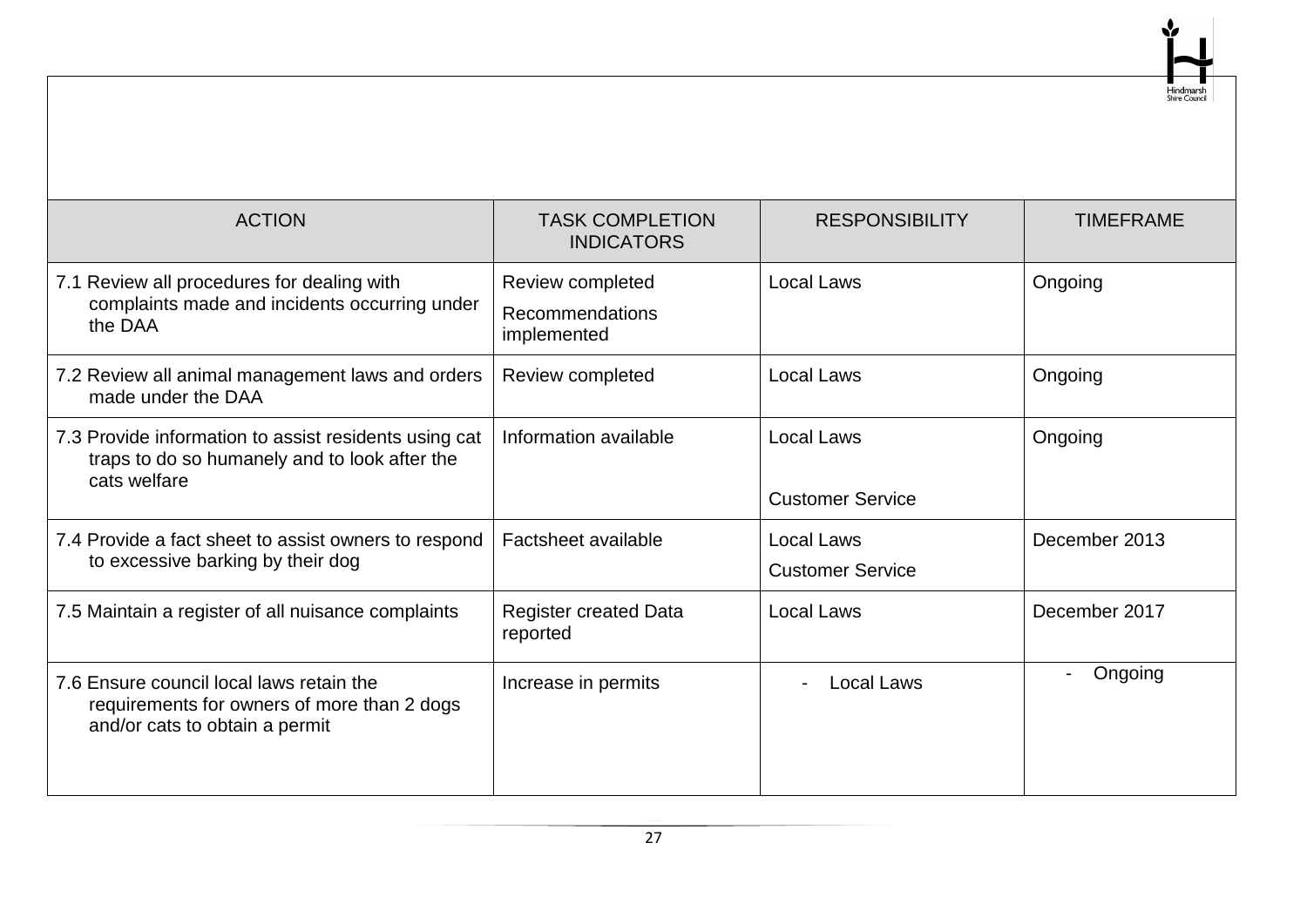|                                                                                                                                                                                                                                  |                                                     |                       | Shire Cound      |
|----------------------------------------------------------------------------------------------------------------------------------------------------------------------------------------------------------------------------------|-----------------------------------------------------|-----------------------|------------------|
|                                                                                                                                                                                                                                  |                                                     |                       |                  |
| <b>ACTION</b>                                                                                                                                                                                                                    | <b>TASK COMPLETION</b><br><b>INDICATORS</b>         | <b>RESPONSIBILITY</b> | <b>TIMEFRAME</b> |
| 7.7 Impound all unregistered dogs and cats seized<br>while at large                                                                                                                                                              | Implement                                           | <b>Local Laws</b>     | Ongoing          |
| Not to be released until registered                                                                                                                                                                                              |                                                     |                       |                  |
| 7.9 Provide a process for responding to barking<br>noise, at large and trespassing related nuisance<br>complaints                                                                                                                | Process developed and<br>available for distribution | Local Laws            | Ongoing          |
| 8.<br>DANGEROUS, MENACING AND RESTRICTED BREED DOGS                                                                                                                                                                              |                                                     |                       |                  |
| <b>OBJECTIVE:</b><br>Identifying and register any declared dogs in the municipality<br>$\bullet$<br>Inspect and audit all declared dog premises annually to ensure they are complying with legislation requirements<br>$\bullet$ |                                                     |                       |                  |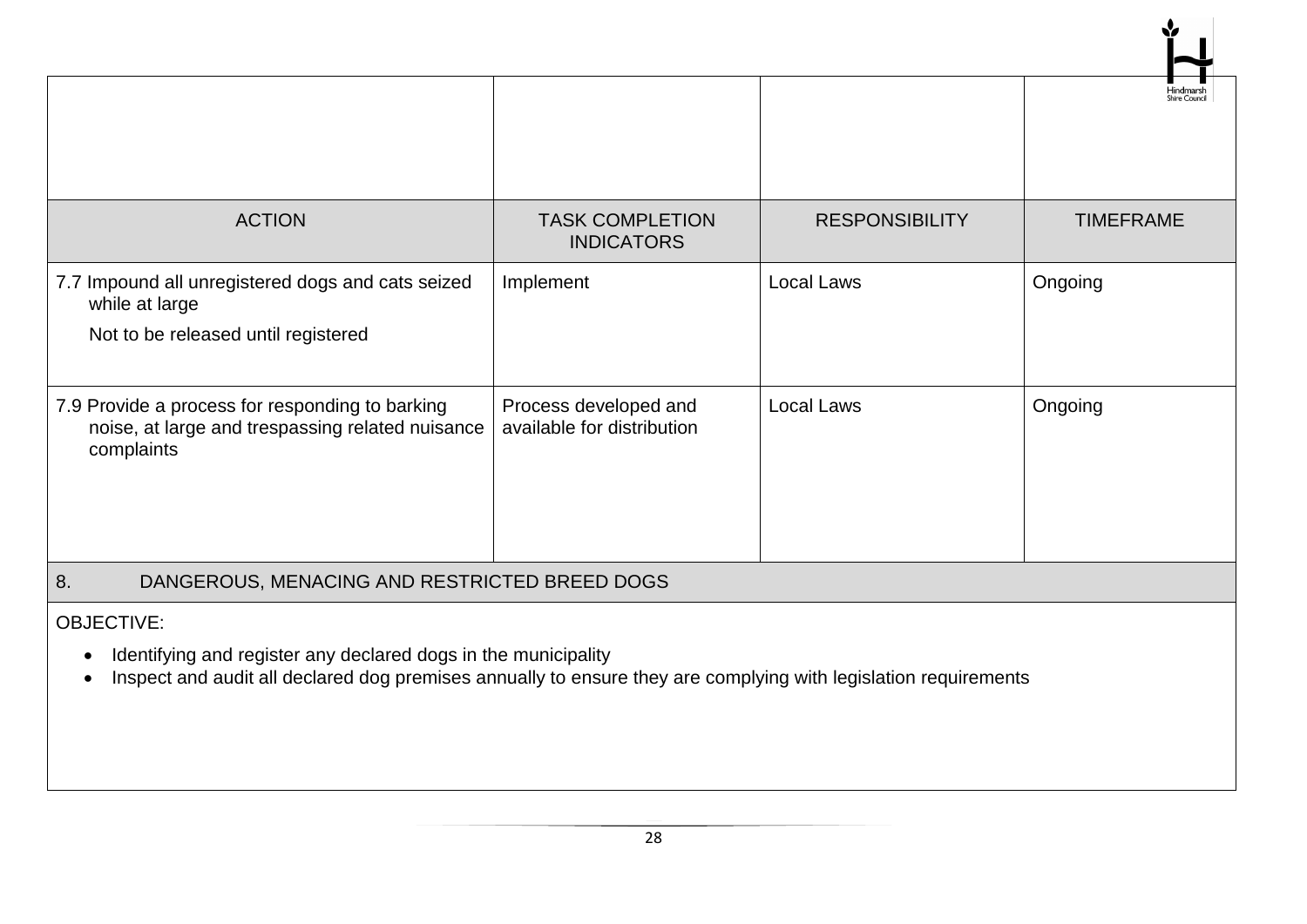| <b>ACTION</b>                                                                                                      | <b>TASK COMPLETION</b><br><b>INDICATORS</b>                              | <b>RESPONSIBILITY</b> | <b>TIMEFRAME</b> |
|--------------------------------------------------------------------------------------------------------------------|--------------------------------------------------------------------------|-----------------------|------------------|
| 8.1 Continue to declare dogs as Restricted Breed,<br>Menacing or Dangerous in accordance with<br>legislation       | All declared dogs in<br>municipality identified and<br>reported annually | <b>Local Laws</b>     | Annually         |
| 8.2 Ensure all declared Dangerous dogs are<br>accurately registered on the Victorian<br>Dangerous Dog Registry     | All dangerous dogs registered                                            | <b>Local Laws</b>     | As required      |
| 8.3 Respond to complaints about Menacing,<br>Dangerous dogs or Restricted Breed dogs                               | Immediate response                                                       | <b>Local Laws</b>     | Immediately      |
| 8.4 Ensure all dangerous dogs are microchipped<br>and registered                                                   | All dangerous dogs in<br>municipality microchipped<br>and registered     | <b>Local Laws</b>     | Ongoing          |
| 9.<br>PREVENTION OF ANIMAL ATTACKS AND RISK TO THE COMMUNITY                                                       |                                                                          |                       |                  |
| <b>OBJECTIVE:</b>                                                                                                  |                                                                          |                       |                  |
| Reduce the incidence and severity of attacks by dogs and cats on people, livestock, pets and wildlife<br>$\bullet$ |                                                                          |                       |                  |
| <b>ACTION</b>                                                                                                      | <b>TASK COMPLETION</b><br><b>INDICATORS</b>                              | <b>RESPONSIBILITY</b> | <b>TIMEFRAME</b> |
| 9.1 Review procedures for dealing with dog attacks<br>and harassment complaints                                    | Review regularly                                                         | <b>Local Laws</b>     | Ongoing          |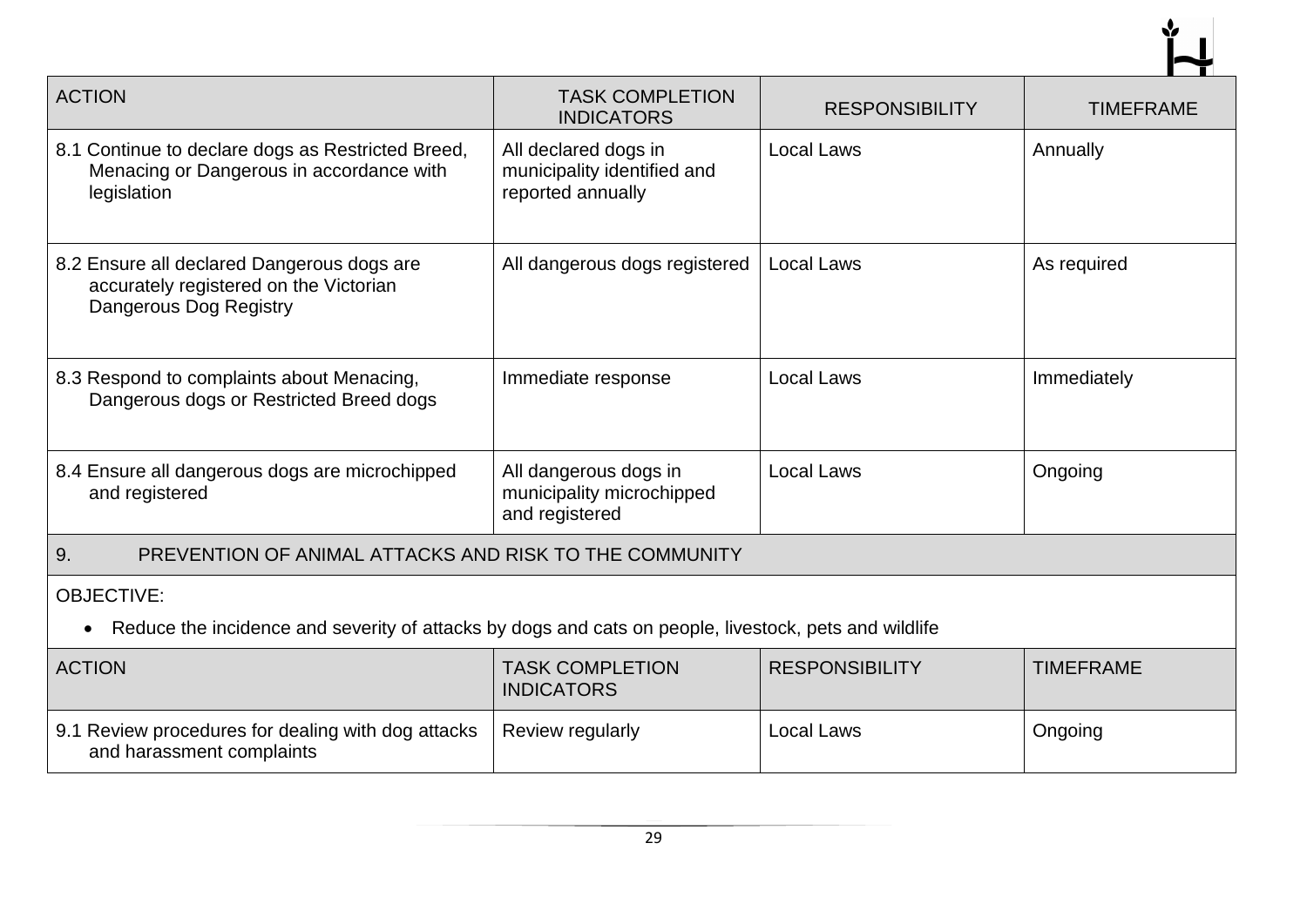| 9.3 Ensure Council has one or more officers trained<br>in an appropriate Dog Safe Program                                                                                 | <b>Staff trained</b>                                                                       | <b>Local Laws</b>       | <b>-Iindmarsh<br/><sup>Shire Counci</sup></b><br>Bi-annually |
|---------------------------------------------------------------------------------------------------------------------------------------------------------------------------|--------------------------------------------------------------------------------------------|-------------------------|--------------------------------------------------------------|
| 9.4 Ensure any dangerous and restricted breed<br>dogs are properly identified and managed by<br>their owners                                                              | Conduct annual audit of<br>properties containing<br>dangerous and restricted<br>breed dogs | <b>Local Laws</b>       | Annual                                                       |
| 9.5 Ensure all dogs declared dangerous by Council<br>are recorded on the Victorian Declared Dog<br>Register                                                               | Annual audit completed                                                                     | <b>Local Laws</b>       | As require                                                   |
| 9.6 Raise awareness of the risk of dog attacks in<br>the neighbourhood on other pets, livestock and<br>people by use of published articles                                | Social Media                                                                               | <b>Local Laws</b>       | Ongoing                                                      |
|                                                                                                                                                                           |                                                                                            |                         |                                                              |
| <b>ACTION</b>                                                                                                                                                             | <b>TASK COMPLETION</b><br><b>INDICATORS</b>                                                | <b>RESPONSIBILITY</b>   | <b>TIMEFRAME</b>                                             |
| 9.7 Distribute fact sheets on dog attack prevention<br>in "new residents" kit and via Councils Website                                                                    | Factsheet available                                                                        | <b>Customer Service</b> | As Required                                                  |
| 9.8 Distribute "We are Family" DVD pack which<br>includes information for family pet ownership to<br>childcare centres and Childcare Nursing<br><b>Providers services</b> | DVD provided                                                                               | <b>Local Laws</b>       | Ongoing                                                      |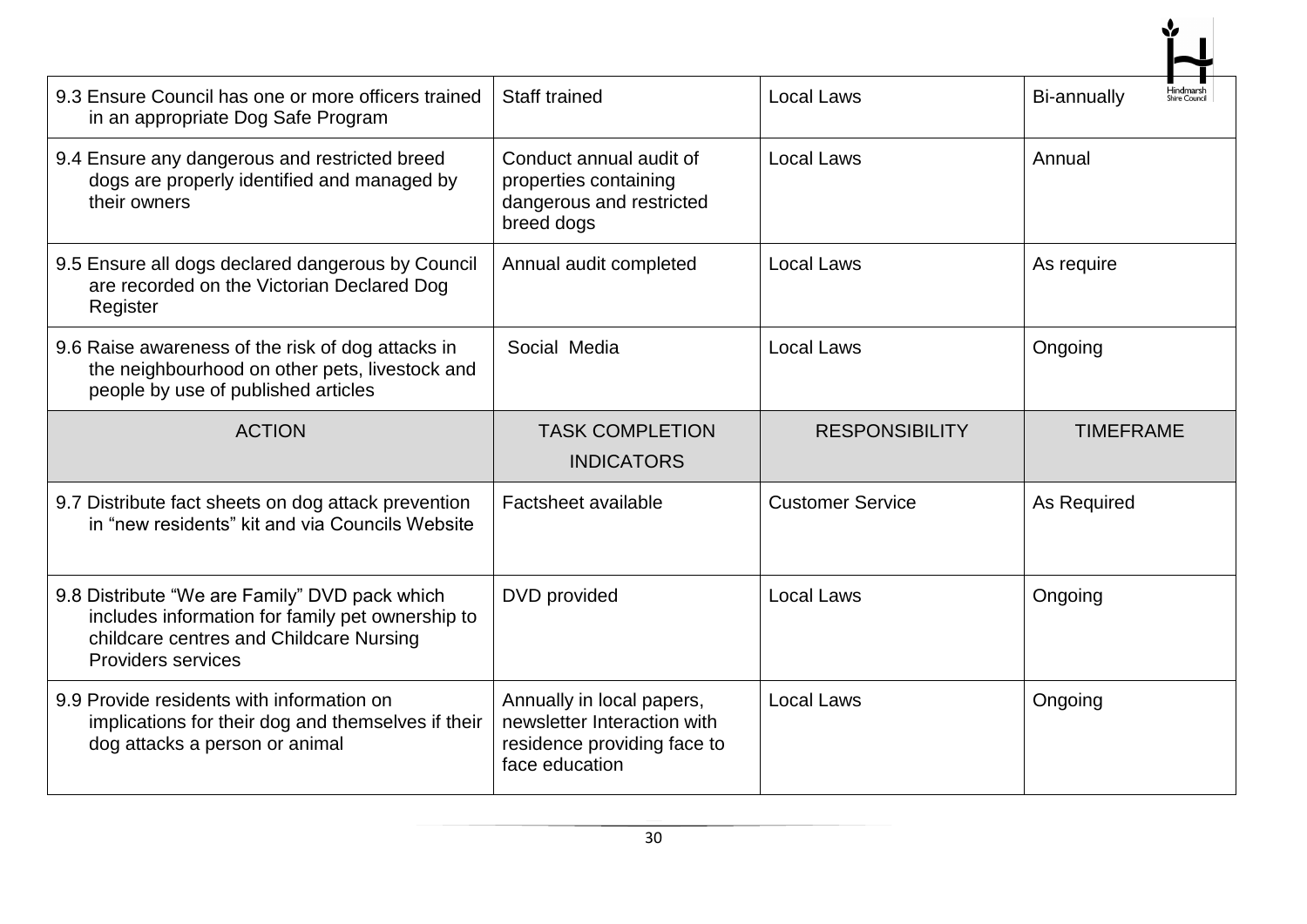| 9.10 Maintain a register of dog attacks including<br>breed of dog, details of victim, nature of<br>injuries, date and outcome of council action                                                                                   | Register created                           | <b>Local Laws</b>     | <b>Hindmarsh</b><br>Shire Counci<br>Ongoing |  |  |
|-----------------------------------------------------------------------------------------------------------------------------------------------------------------------------------------------------------------------------------|--------------------------------------------|-----------------------|---------------------------------------------|--|--|
| 10.<br><b>OVERPOPULATION AND HIGH EUTHANASIA</b>                                                                                                                                                                                  |                                            |                       |                                             |  |  |
| <b>OBJECTIVE:</b><br>Achieve a 10% reduction annually in the number of cats euthanized<br>Increase reclaim and rehoming rates for cats by 10% annually<br>Reduce euthanasia rates for dogs to less than 10% annually<br>$\bullet$ |                                            |                       |                                             |  |  |
| <b>ACTION</b>                                                                                                                                                                                                                     | <b>TASK COMPLETION</b><br><b>INDICATOR</b> | <b>RESPONSIBILITY</b> | <b>TIMEFRAME</b>                            |  |  |
| 10.3 Investigate reports of backyard breeders to<br>ascertain whether they should be registered<br>as a Domestic Animal Business                                                                                                  | Collate data collected<br>ongoing          | <b>Local Laws</b>     | Annually                                    |  |  |
| 11.<br><b>DOMESTIC ANIMAL BUSINESSES</b>                                                                                                                                                                                          |                                            |                       |                                             |  |  |
| <b>OBJECTIVE:</b><br>Work in partnership with the Domestic Animal Businesses to ensure compliance with the Code of Practice                                                                                                       |                                            |                       |                                             |  |  |